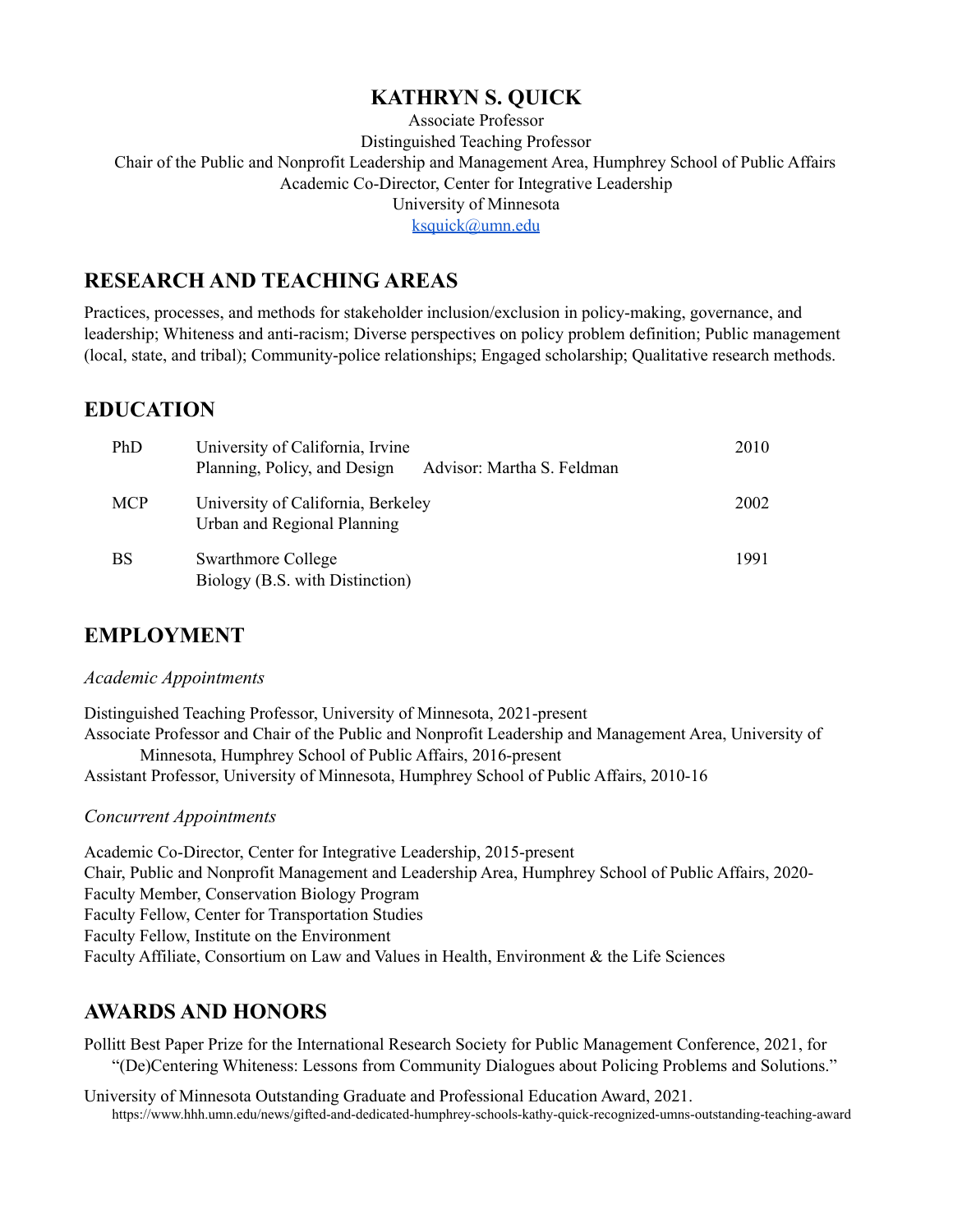Community-Engaged Scholar Collegiate Recipient, University of Minnesota, 2016 and 2017.

- Top 50 at the 50<sup>th</sup>: Named one of the 50 top graduate and postdoc alumni of the University of California, Irvine, at the  $50<sup>th</sup>$  anniversary of the university, 2016.
- Best Instructor Award, Humphrey School of Public Affairs, University of Minnesota, 2016.
- Evolution of Planning Thought Award. One of four early-career urban and regional planning scholars selected internationally. 2014.
- Resident Fellow, Institute for Advanced Study, University of Minnesota, for project, "Practicing Resilience at the Intersection of Ecological and Institutional Paradigms and Contexts." 2013.
- Chester Rapkin Best Paper Award, from the Association of Colleges and Schools of Planning for *Journal of Planning Education and Research* for the paper, "Distinguishing Participation and Inclusion." 2012.
- Pedagogical Fellow, University of California, Irvine. Yearlong teaching development program for graduate students with outstanding teaching evaluations. 2009-10.
- Faculty Mentor Program, University of California, Irvine. Fellowship and mentoring program for promising future faculty. 2006-07.

## **PUBLICATIONS**

#### *Peer-Reviewed Journal Articles*

- Narváez, G.E. & **Quick, K.S.** (In press) "Pedestrian safety: A critical, distinctive, and under-recognized priority for reducing roadway injuries in reservations." *IHS Primary Care Provider* 44(11).
- Narváez, G.E., Dufour, S., & **Quick, K S.** (In press) Emergency medical services in response to motor vehicle crashes in American Indian reservations and communities." *IHS Primary Care Provider* 44(11).
- **Quick, K.S. (**2021). "The Narrative Production of Engagement Processes." *Journal of Planning Education and Research* 41(3): 326-341. <https://doi.org/10.1177/0739456X18791716>
- Cira, T., **Quick, K.S.,** & Venette, R. (2019). "Watch your language! The consequences of linguistic uncertainty for insect management." *American Entomologist* 65(4): 258-267. <https://doi.org/10.1093/ae/tmz068>
- **Quick, K.S.** (2019) "An American's reflections on the relevance of the Skeffington Report at 50."*Planning Theory & Practice* 20(5)*.* <https://doi.org/10.1080/14649357.2019.1680165> Published online November 15, 2019.
- **Quick, K S.,** Larsen, A., & Narváez, G.E. (2019) "Tribal transportation specialists' priorities for reservation roadway safety: results of a national survey." *Transportation Research Record* 2673(7): 652–661. <https://doi.org/10.1177/0361198119844979> [Co-authored with community partner.]
- Sandfort, J.R., & **Quick, K.S.** (2017). "Deliberative Technology: A Holistic Lens for Interpreting Resources and Dynamics in Deliberation." *J. Public Deliberation* 13(1). <https://www.publicdeliberation.net/jpd/vol13/iss1/art7/>
- **Quick, K.S. (**2017). "Locating and Building Collective Leadership and Impact." *Leadership* 13 (4): 445–471 <https://doi.org/10.1177/1742715015605348>.
- **Quick, K.S.**, & Feldman, M.S. (2014). "Boundaries as Junctures: Collaborative Boundary Work for Building Efficient Resilience." *Journal of Public Administration Research and Theory* 24(3): 673-695. <https://doi.org/10.1093/jopart/mut085>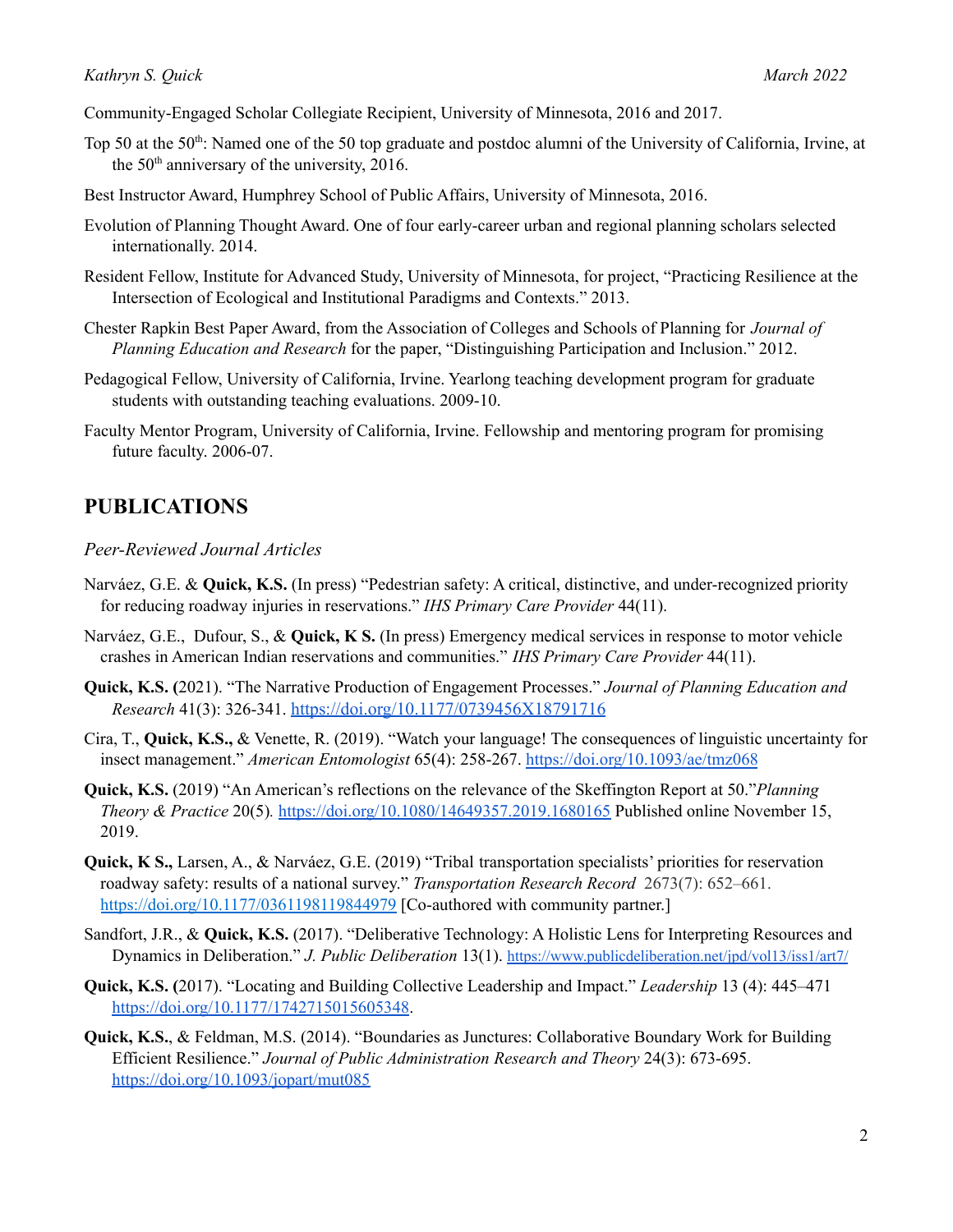- **Quick, K.S.**, & Sandfort, J.R. (2014). "Learning to Facilitate Deliberation." *Critical Policy Studies* 8(3): 300-322. <https://doi.org/10.1080/19460171.2014.912959>
- Bryson, J.K., **Quick, K.S.,** Slotterback, C.S., & Crosby, B.C. (2013). "Designing Public Participation Processes." *Public Administration Review* 73 (1): 23-34. <https://doi.org/10.1111/j.1540-6210.2012.02678.x> Online before print November 2021. **As of 2021, this is still the most highly cited article published by PAR in 2012.**
- **Quick, K.S.**, & Feldman, M.S. (2011). "Distinguishing Participation and Inclusion." *Journal of Planning Education and Research* 31(3): 272-90. <https://doi.org/10.1177/0739456X11410979> **Winner of Association** of Collegiate School of Planning's Award for Best Paper in JPER. As of 2021, this still consistently one **of JPER's top 12 most-read articles.**
- Feldman, M.S., & **Quick, K.S.** (2009). "Generating Resources and Energizing Frameworks through Inclusive Public Management." *International Public Management Journal* 12(2): 137-71. <https://doi.org/10.1080/10967490902873408>. Equal co-authorship.
- Feldman, M.S., Khademian, A.M., & **Quick, K.S.**. (2009). "Ways of Knowing, Inclusive Management, and Promoting Democratic Engagement." *International Public Management Journal* 12(2): 123-136. <https://doi.org/10.1080/10967490902873424>

## *Other Journal Articles*

Lemmie, V., **Quick, K.S.,** & Williams, B.N. (2021) "Community-led efforts to create safe communities: Diversity, dialogues, and directions for moving forward." *National Civic Review* 110 (1). Article [here.](https://www.nationalcivicleague.org/ncr-article/community-led-efforts-to-create-safe-communities-diversity-dialogues-and-directions-for-moving-forward/)

## *Peer-Reviewed Book Chapters*

- **Quick, K.S**., & Bryson, J.M. (Forthcoming, 2022) "Theories of Public Participation in Governance" *Handbook on Theories of Governance*, 2nd edition. Christopher Ansell and Jacob Torfing, eds. Northampton, MA: Edward Elgar. [Revised for 2nd edition with new content on equity, anti-racism, and remote participation.]
- **Quick, K.S.** (2021) "Tribal sovereignty and the limits and potential of intergovernmental collaboration in the U.S." *Handbook on Collaborative Public Management*. Jack Meek, editor. Northampton, MA: Edward Elgar Publishing, pp. 253-267.
- **Quick, K.S**., & Bryson, J.M. (2016). "Theories of Public Participation in Governance." *Handbook on Theories of Governance*. Christopher Ansell and Jacob Torfing, eds. Northampton, MA: Edward Elgar.
- **Quick, K.S.,** & Sandfort J.R. (2016). "Learning to Facilitate: Implications for Skill Development in the Public Participation Field." *The Professionalization of the Public Participation Field*, L. Bherer, ed. New York: Routledge.
- Sandfort, J.R., & **Quick, K.S.** (2015). "Building Deliberative Capacity to Create Public Value: The Practices and Artifacts of the Art of Hosting." *Public Administration and Public Value*, pp. 39-52, Bryson, J.K., Bloomberg, L., & Crosby, B.C., eds. Washington, DC: Georgetown University Press.
- **Quick, K.S**. (2014). "Public Participation: Role in Transportation Planning." *Encyclopedia of Transportation, Social Sciences, and Policy*, pp. 1132-1137, Garret, M., ed. Thousand Oaks, CA: Sage Publications.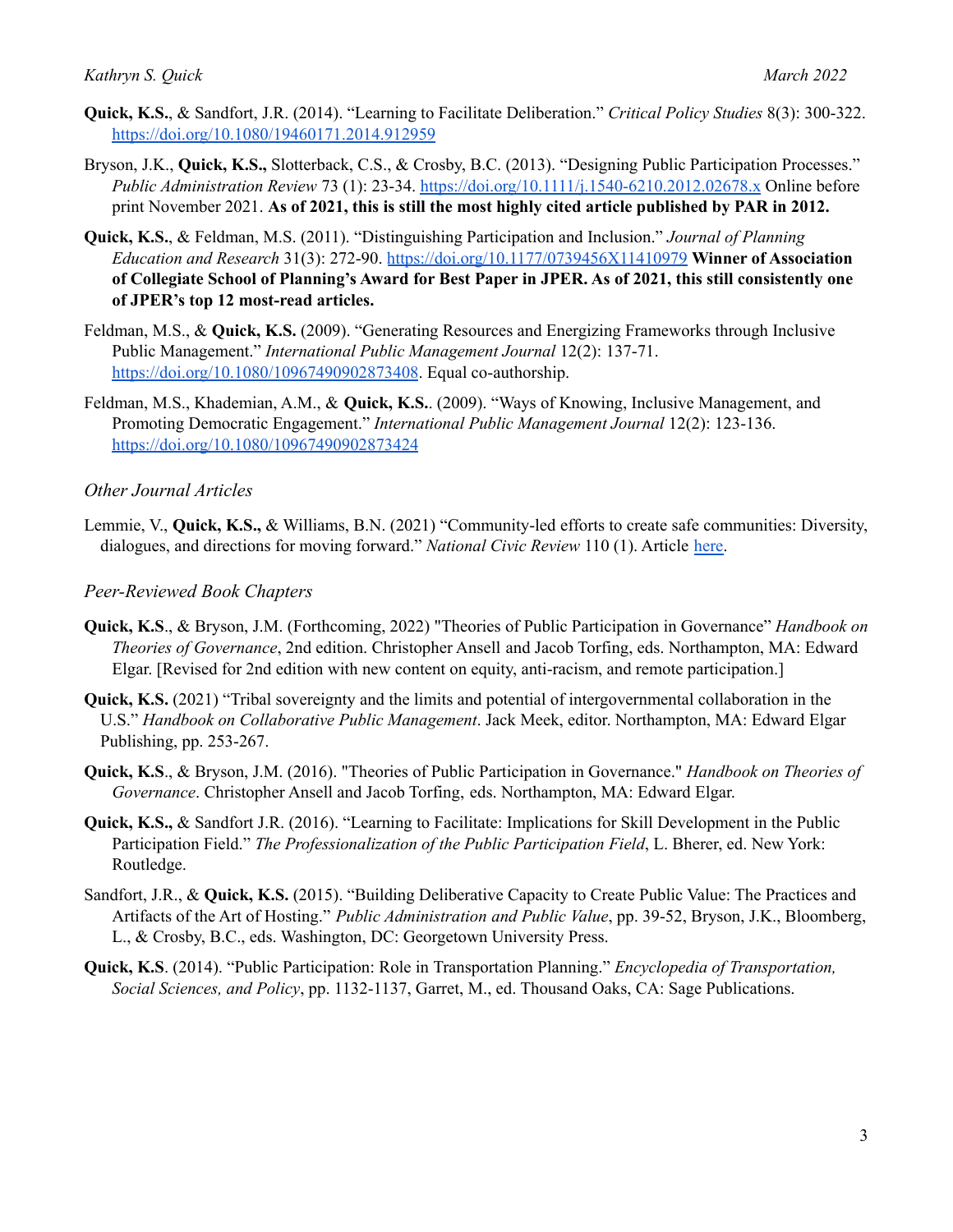## *Peer-Reviewed Comprehensive Research Reports*

- **Quick, K S.,** Dufour, S., & Narváez, G.E. (2019) "Emergency medical service response to roadway incidents in American Indian reservations and communities: results of a national survey." Center for Transportation Studies Report 2019-10. DOI: 10.13140/RG.2.2.10588.03209. Full report available [here](http://www.cts.umn.edu/Publications/ResearchReports/reportdetail.html?id=2788) and blog summary [here.](http://cts.umn.edu/publications/catalyst/2019/september/ems)
- **Quick, K.S.**, & Narváez, G.E. (2018) "Understanding roadway safety in American Indian reservations: perceptions and management of risk by community, tribal governments, and other safety leaders." Center for Transportation Studies Report 2018-20. DOI: 10.1177/0361198119844979 Full report available [here](https://drive.google.com/file/d/1ft9WsD4sKUrbEOAjOCFCc6cPF69T0bFD/view), blog summary [here,](https://www.hhh.umn.edu/news/researchers-tribes-collaborate-advance-roadway-safety-minnesota-reservations) and podcast [here.](https://civios.umn.edu/podcast/advancing-roadway-safety-american-indian-reservations/)

## *Book Reviews*

**Quick, K.S.** (2014). "Taking a relational turn in leadership studies. Review of *Advancing Relational Leadership Researc*h (M. Uhl-Bien and S.M. Ospina, eds.)." *Public Administration Review* 74 (4): 542-544

## *Other Journal Manuscripts in Progress*

#### Whiteness and public safety

- **Quick, K.S.** "(De)Centering Whiteness: Lessons from Community Dialogues about Policing Problems and Solutions." *Under review; winner of best paper award at International Research Society for Public Management, 2021.*
- **Quick, K.S**., "Sovereignty, conflict, and cooperation: Tribal governments' accounts of inter-jurisdictional coordination for roadway safety."
- Hartley, J., Ongaro, E., **Quick, K.S.,** & Schröter, E, Co-editors of special issue, "Insights for public management from policing," *Public Management Review*, expected 2023. https://think.taylorandfrancis.com/special\_issues/insights-public-management-policing/
- Civic engagement approaches and their consequences for shared leadership, problem-solving, and trust
- Zhang, C. & **Quick, K.S.** "The Causal Effects of Rural-to-Urban Migration on Migrants' Trust in Local Government: Evidence from China," *Under review.*
- Zhang, C. & **Quick, K.S.** "Rural-to-Urban Migration and Political Trust: A Multi-Level Analysis of Chinese Rural-to-Urban Migrants." *Preparing for resubmittal.*
- **Quick, K S., &** Narváez, G.E. "Changing Minds through Stakeholder Dialogue: Participants' Accounts of Deliberation's Effects." Resubmission in preparation.
- **Quick, K.S,** Narváez, G.E., and Clinton, J. "Complications in the rural-urban divide: values and policy preferences for transportation infrastructure in Minnesota."
- **Quick, K.S.,** Pflughoeft, B. Schneider, I.S., Peck, M., & Gronowski, B. "Using social media in transportation projects and planning: Lessons from a comparative analysis of four Minnesota case studies."

## *Other Research Reports*

Dayton, M., **Quick, K.S.,** and Dorman, A. (2021). Lessons in leadership from former Minnesota Governor Mark Dayton: (1) Building relationships in polarized times; (2) Using evidence in decision-making; and (3) Leaning in. These essays are drawn from a series of eight interviews I conducted with former U.S. Senator and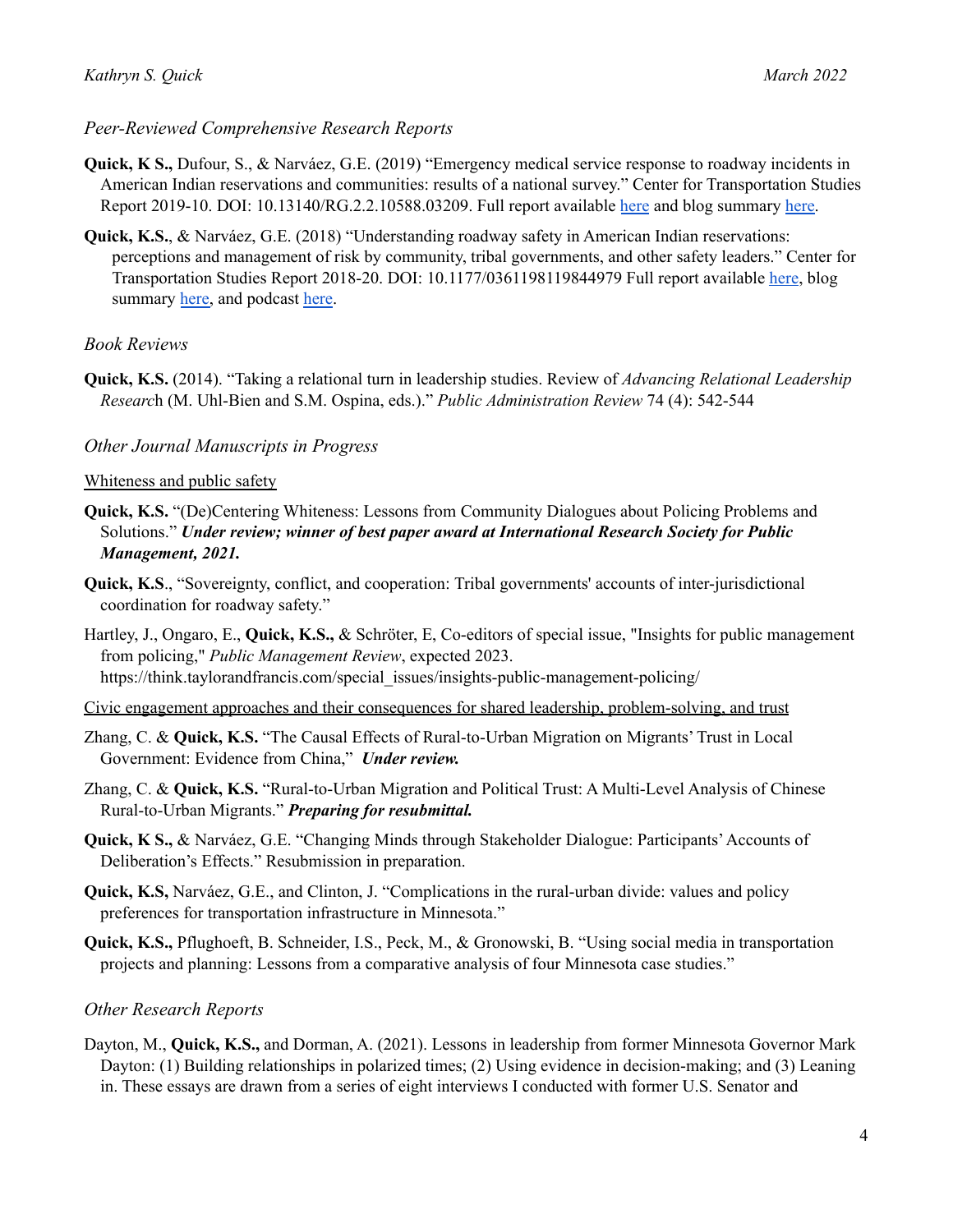Minnesota Governor Dayton in 2019-2020, in which we explored leadership topics such as conflict, the use of evidence, leadership styles, and exercising judgment. Amy Dorman then compiled these three short statements from Governor Dayton's words. Minneapolis, MN: Center for Integrative Leadership, University of Minnesota.

- Schneider, I.E., **Quick, K.S.,** Peck, M., & Pflughoeft, B. (2018). "Effective social media engagement options for Minnesota's diversifying population." Saint Paul, MN: Minnesota Department of Transportation. Research Report MN/RC 2018-##. Available [here](http://www.cts.umn.edu/Publications/ResearchReports/reportdetail.html?id=2662).
- Narváez, G.E., & **Quick, K.S.** (2017). "Stakeholder Attitudes, Knowledge and Engagement in Local Road Systems Planning and Decision Making." Saint Paul, MN: Minnesota Department of Transportation. Research Report MN/RC 2017-39. Available [here](http://mndot.gov/research/reports/2017/201739.pdf).
- Dressel, E., assisted by **Quick, K.S**. (2017). "Evaluation of the Falcon Heights community conversations process." St Paul, MN: Office of Collaboration and Dispute Resolution (Minnesota Bureau of Mediation Services) and Dispute Resolution Institute (Mitchell Hamline School of Law).
- **Quick, K.S.**, Narváez, G.E., Saunoi-Sandgren, E., & Zhao, Z. (2014). **"**Building Local Agency Capacity for Public Engagement in Local Road Systems Planning and Decision-Making." Saint Paul, MN: Minnesota Department of Transportation. Research report MN/RC 2014-17. Available [here.](http://www.dot.state.mn.us/research/reports/2014/201417.pdf)
- Sandfort, JR., Stuber, N., & **Quick, K.S.** (2012). "Practicing the Art of Hosting: Exploring What Art of Hosting and Harvesting Participants Learn and Do." Minneapolis, MN: Center for Integrative Leadership, University of Minnesota. Available [here.](https://www.researchgate.net/publication/272170381_Practicing_the_Art_of_Hosting_Exploring_what_Art_of_Hosting_and_Harvesting_workshop_participants_understand_and_do) **[Co-authored with master's students.**
- Dunens, E., Haase, R., Kuzma, J., & **Quick, K.S**. (2012). "Facing the Emerald Ash Borer in Minnesota: Stakeholder Understandings and Their Implications for Communication and Engagement." White paper. [**Principal author.**] Available [here.](https://www.researchgate.net/publication/236735970_Facing_the_Emerald_Ash_Borer_in_Minnesota_Stakeholder_Understandings_and_their_Implications_for_Communication_and_Engagement)
- **Quick, K.S.**, & Zhao, Z. (2011). "Suggested Design and Management Techniques for Enhancing Public Engagement in Transportation Policy-Making." Minneapolis: Center for Transportation Studies, University of Minnesota. Research report CTS 11-24. Available [here.](https://conservancy.umn.edu/handle/11299/116934)

# **ENGAGED SCHOLARSHIP** *(combining basic research and community service)*

- Co-chair, M Safe Implementation Committee on campus safety at the University of Minnesota-Twin Cities. Appointed by the president to co-chair a committee of 29 diverse stakeholders responding with implementation recommendations to an external audit of UMPD by Dr. Cedric Alexander. 2021-2022. Final report and context: <https://president.umn.edu/m-safe>. Report and discussion with UMN Board of Regents: <https://youtu.be/ee9jHqR5SiI?t=10963>
- Member, Advisory Committee for Truth and Action: Addressing Systemic Racism in the Minnesota Criminal Justice System. Convened by the Dispute Resolution Institute of Mitchell Hamline School of Law, 2020-present. https://www.twincities.com/2021/04/18/help-us-address-systemic-racism-in-minnesotas-criminal-justice-system/
- Convenor, Community-Police Relations and Safety working group. Co-facilitator and co-convenor of a series of overnight retreats gathering community leaders, law enforcement, survivors, and scholars from 10 communities across the United States, Kettering Foundation, 2018-present.
- Co-PI, Tribal Transportation Safety project. Collaboration with four tribal governments Red Lake Band of Chippewa, Fond du Lac Band of Lake Superior Chippewa, Leech Lake Band of Ojibwe, and Mille Lacs Band of Ojibwe - on extensive fieldwork with their tribal governments, reservation residents, and overlapping governments to address key roadway safety concerns in their reservations. This project also involved ongoing consultation with the following native-oriented transportation committees to formulate research projects to address their key concerns: Minnesota's Advocacy Council on Tribal Transportation, the Native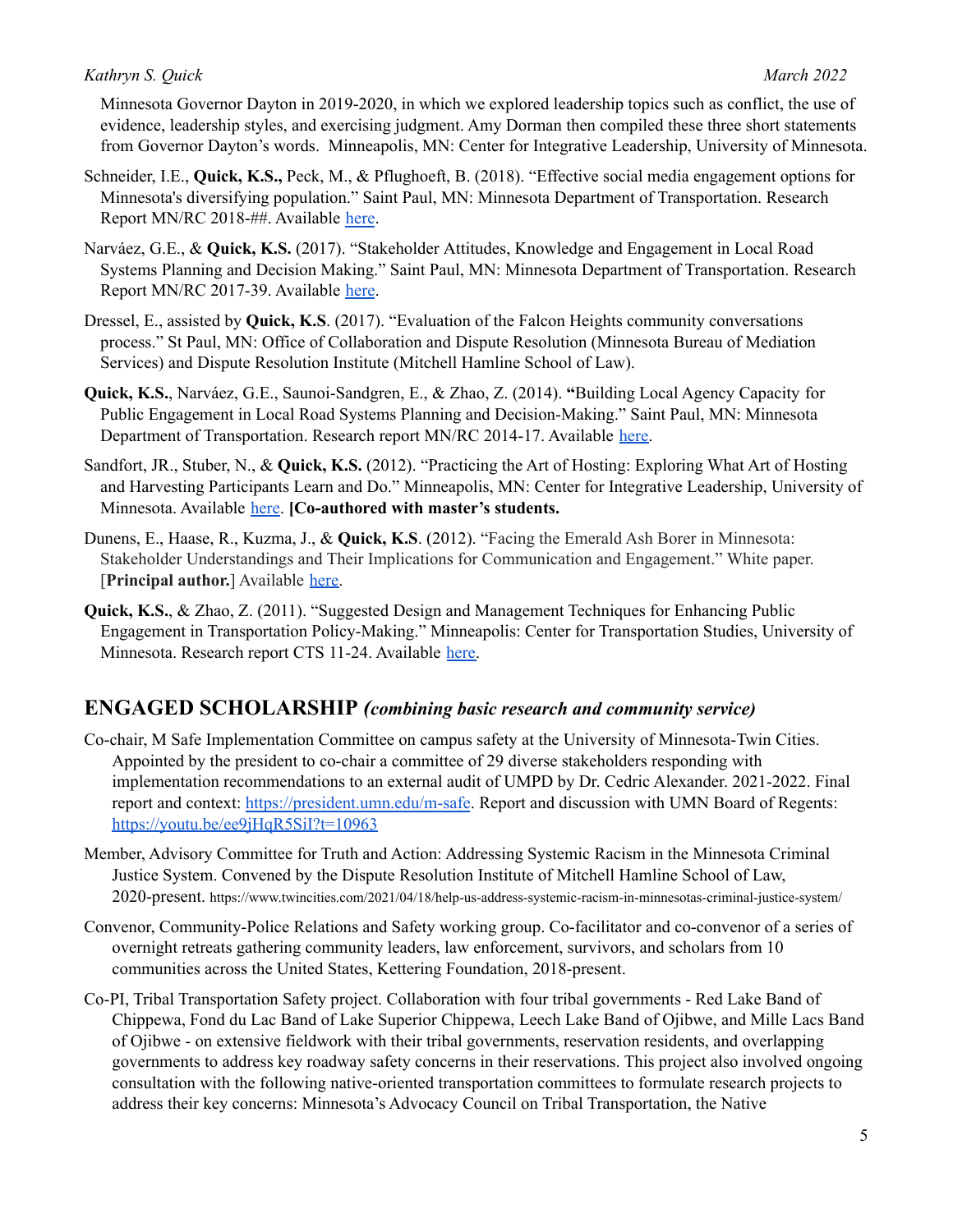Transportation Issues committee (ABE80) of the Transportation Research Board, and the tribal Safety Management System committee, 2015-19.

Co-Facilitator, Falcon Heights Task Force on Inclusion and Policing, Falcon Heights, MN. 2016-17.

- Designer, facilitator, and evaluator, series of community deliberations on policy options, costs, and revenue stability trade-offs for maintaining the city road infrastructure. City of Brooklyn Park, MN. May – August 2015.
- Organizer and Convenor, 3 small group dialogues and large-group policy roundtable. Topic: Challenges and options for managing the local road system. Beltrami County, MN. August – September 2013.
- Evaluator of community feedback on prior engagement process. Topic: Major road engineering and design projects. Dakota County, MN. Spring 2014.
- Convener and mediator, 3 small-group stakeholder meetings. Topic: Rural road safety conflict. Jackson County, MN. August 2013-April 2014.
- Organizer and Convenor, 3 focus groups and statewide policy roundtable. Topic: Facing the emerald ash borer in Minnesota. Minneapolis, MN. November 2011-April 2012.

# **RESEARCH GRANTS**

#### *Current Research Grants*

Key Personnel, Hennepin University Partnership \$22,958 "Understanding the Community's Experience with 911 services in Hennepin County, 2022

Collaborator, Mitchell Hamline Law School

\$5,000 to co-fund graduate research assistant for [Storygathering](https://www.twincities.com/2021/04/18/help-us-address-systemic-racism-in-minnesotas-criminal-justice-system/) project of the Committee for Truth and Action: [Addressing](https://www.twincities.com/2021/04/18/help-us-address-systemic-racism-in-minnesotas-criminal-justice-system/) Systemic Racism in the Minnesota Criminal Justice System, 2021-present

#### *Completed Research Grants*

- PI with PhD student Julia Brokaw, UMN Institute on the Environment \$2,524 "Uprooting Assumptions in Pollinator Conservation Policy," 2020-21
- PI, Kettering Foundation \$20,000 "Learning from Community-Led Initiatives for Improving Community-Police Relations" 2017-20
- Co-PI with 3 other faculty collaborators, Provost's Office, University of Minnesota \$300,000 "Shared Leadership Lab" Grand challenges research grant, 2016-19
- PI, US Department of Transportation

\$100,000 "Improving Emergency Medical Service Response to Motor Vehicle Crashes in American Indian Reservations," 2018-19

- PI, US Department of Transportation \$280,773 "Collaborating with Tribal Governments to Interpret and Address Roadway Safety Risks" 2014-18
- PI, Center for Urban and Regional Affairs, University of Minnesota \$50,688 "Reforming Policing and Healing Community-Police Relations through Community Engagement" Faculty Interactive Research Program grant, 2017-18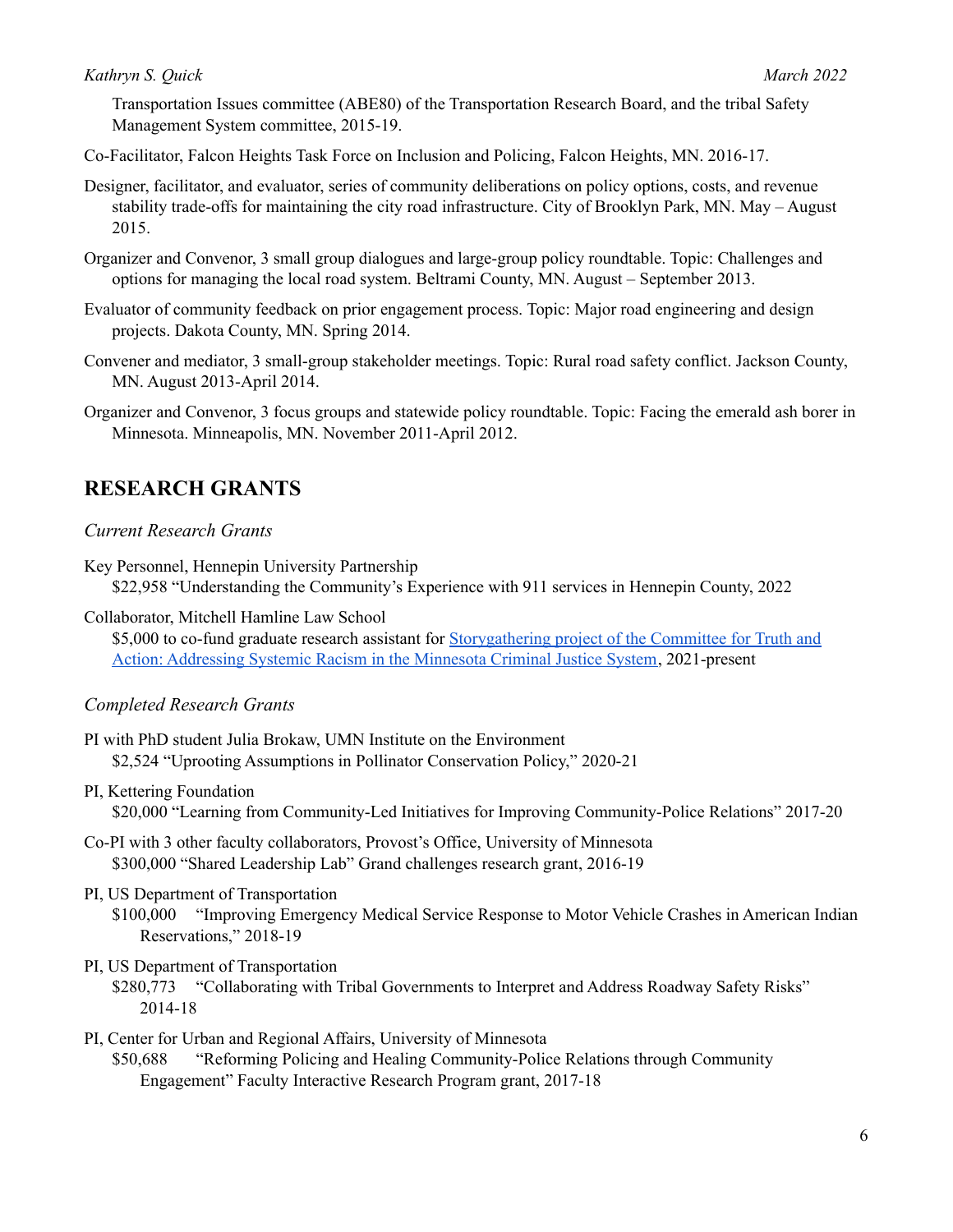- Co-PI / Suzanne Gagnon, PI. Social Science & Humanities Research Council of Canada \$18,030 "Collective leadership research findings workshop" 2017-19
- PI, Dispute Resolution Institute, Mitchell Hamline School of Law \$5,000 "Evaluating Falcon Heights Policing & Inclusion Community Dialogues," 2017
- Co-PI / Ingrid Schneider, PI. Minnesota Department of Transportation Research Innovation Group \$141,652 "Evaluating Methods of Public Engagement among Traditionally Marginalized Populations" 2016-17
- Key Personnel / Gina Baas, PI. National Cooperative Highway Research Program. \$498,810 "Guidance for the Implementation of the Toward Zero Deaths National Strategy on Highway Safety" 2016-17
- Co-PI / Guillermo Narváez, PI. Minnesota Department of Transportation, Local Road Research Board \$139,793 "Stakeholder Attitudes, Knowledge, and Engagement in Local Road Systems Planning" 2014-17
- PI, Minnesota Department of Transportation, Local Road Research Board \$140,062 "Building Capacity for Public Engagement to Address Local Road System Sustainability" 2012-14
- PI, Office for Equity and Diversity, University of Minnesota \$5,709 "Collaborating with American Indian Communities to Re-Interpret and Strategize about Transportation Safety Risks," Multicultural Research Award 2014-15
- PI, Kettering Foundation \$46,300 "Challenges and Advantages of Enacting Platform Government" 2012-14
- PI, University of Minnesota Grant-in-Aid Program \$35,430 "Practicing Resilience at the Intersection of Ecological and Institutional Paradigms and Contexts" 2012-14
- Co-PI / Jennifer Kuzma, PI, Consortium on Law and Values in Health, Environment, and the Life Sciences \$27,500 "Public/Expert Knowledge in Environmental Risk Management: The Emerald Ash Borer*"* 2011-12
- Co-PI / Zhirong Zhao, PI. Center for Transportation Studies, University of Minnesota \$25,000 "Engagement Strategies for Public Participation in Transportation Planning" 2011

## **ACADEMIC PRESENTATIONS** (\* denotes refereed presentation)

- Fertig, A., White, T., & **Quick, K.S**. "Evolving Models of Equity and Inclusion and Faculty Recruitment," Keeping our Faculty Symposium: Recruiting, Retaining, and Advancing Faculty of Color and Indigenous Faculty. National conference held at the University of Minnesota. March 3-4, 2022.
- **\*** Narváez, G.E. & **Quick, K.S.** "Emergency Medical Services in American Indian reservations: 2018 and Covid-era analysis of quality and gaps," Center for Indian Country Development Research Summit, Minneapolis Federal Reserve [remote synchronous national conference], December 9, 2021.
- **\* Quick, K.S.** "Confronting Whiteness in dialogues about policing issues and solutions," European Group on Public Administration, Brussels, Belgium. Remote synchronous, September 8-10, 2021.
- \* **Quick, K.S.** "Sovereignty, conflict, and cooperation: Tribal governments' accounts of inter-jurisdictional coordination for roadway safety," Public Management Research Conference, Mānoa, Hawai'i. Remote synchronous, June 24-25, 2021.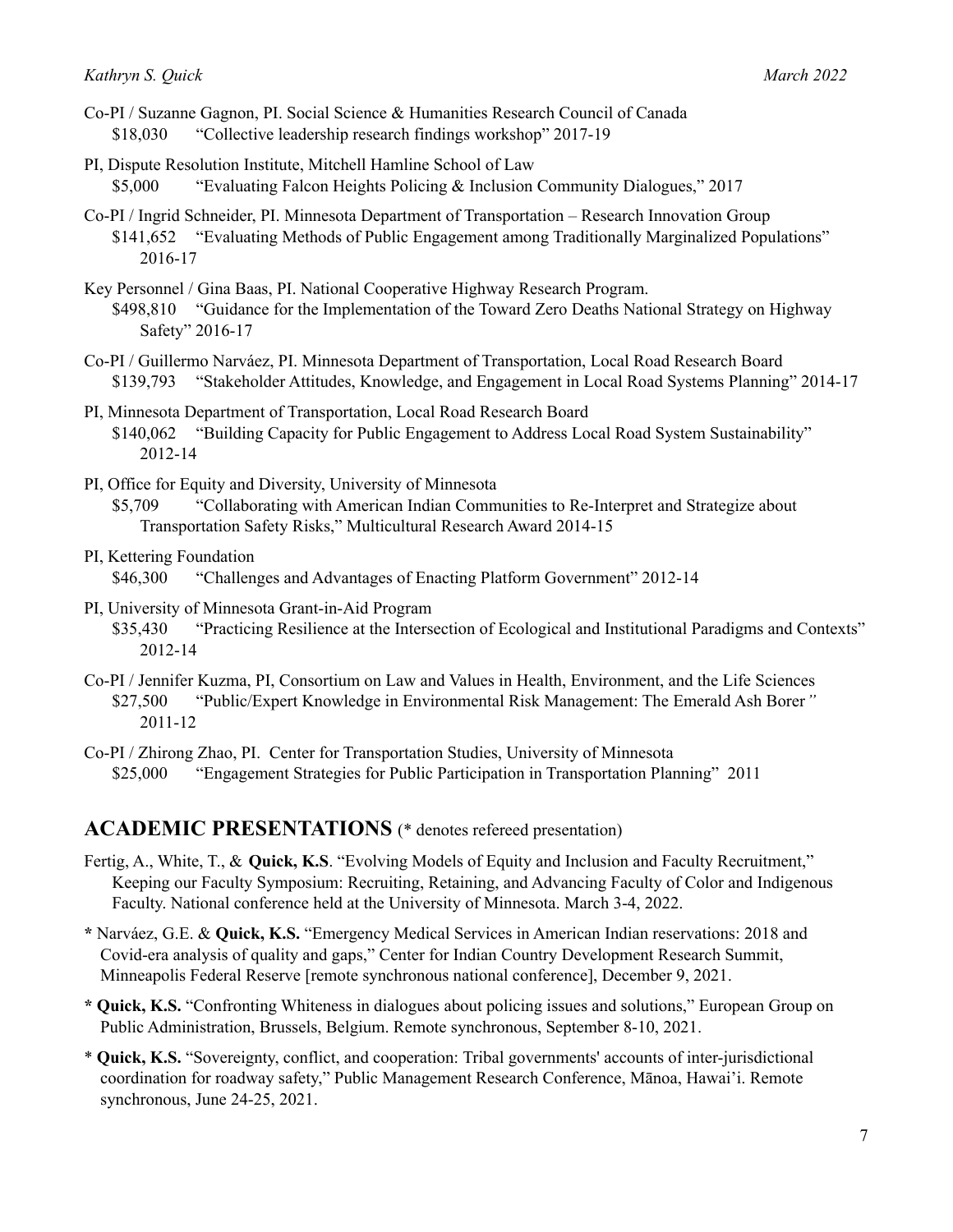- \* **Quick, K.S.** (De)Centering Whiteness through deliberative dialogues about policing and racism," International Research Society for Public Management, London, UK / Remote synchronous, April 21-23, 2021. **Winner of Pollitt Best Paper Prize at the IRSPM Conference.**
- **\* Quick, K.S.** "(De)Centering Whiteness through deliberative dialogues about policing and racism," *Public Administration Review* Symposium: Beyond Representative Bureaucracy: Race, Gender, and Social Equity in Governance, Washington, DC / Remote synchronous, September 25-26, 2020.
- **Quick, K.S.** "Addressing Minnesota's Transportation Inequities and Disparities," Moderator of opening panel discussion, Minnesota Transportation Research Conference, November 5, 2020.
- \* **Quick, K.S.** "Deliberative problem / solution re-definition and the emergence of shared leadership: An instructive case from community deliberations on policing, race, and safety in the U.S.," 5th International Public and Political Leadership (PUPOL) Conference, Leiden, Netherlands / Remote synchronous, October 15-16, 2020.
- Myers, S. and **Quick, K.S.** "Law Enforcement–Community Relations and Racial Injustice in Public Policy" National Academy of Public Administration and the Humphrey School of Public Affairs webinar, June 10, 2020, https://www.youtube.com/watch?v=3rNvcexJg7I&feature=youtu.be
- **Quick, K.S.** "Prospects for collaborating on transportation investment, given stakeholders' diverse and competing priorities," How Strategic Investments in Transportation Forge Regional Economic Vitality Workshop, Federal Reserve Bank of Minneapolis, December 2019.
- **Quick, K.S.** "Public opinion on values and policy preferences for transportation infrastructure and finance," Center for Transportation Studies Conference, Minneapolis, November 2019.
- **Quick, K.S.** "Roadway safety in American Indian Reservations: Perspectives from tribal governments in Minnesota," Center for Transportation Studies Conference, Minneapolis, November 2019.
- **Quick, K.S.,** "Toward Zero Deaths: A self-assessment tool for stakeholder involvement," Towards Zero Deaths Minnesota conference, St Cloud, MN, October 2019.
- **\* Quick, K.S.** "The potential and peril of deliberative processes to redefine community-police relations: Lessons from Falcon Heights." Public Management Research Conference, Chapel Hill, June 2019.
- **Quick, K.S.**, & Narváez, G.E. "Pedestrian and other priorities for reservation roadway safety: results of four collaborative studies with Minnesota tribes." Lifesavers annual conference, Louisville, KY, April 2019.
- **Quick, K.S. "**Stakeholder involvement: a self-assessment tool for Toward Zero Deaths implementation." Center for Transportation Studies webinar, April 2019.
- **Quick, K.S.**, & Narváez, G.E. "Reservation roadway safety risks and priorities: results of four collaborative studies with Minnesota tribes." America Walks! webinar, March 2019.
- **\* Quick, K.S.**, Larsen, A., & Narváez, G.E. "Tribal transportation specialists' priorities for reservation roadway safety: results of a national survey." Transportation Research Board Conference, Washington, DC, January 2019. Archived: https://drive.google.com/file/d/1dNC8LhBsXWG1PXNenywJ\_TL\_B-8Zvfq0/view?usp=sharing
- **Quick, K.S.,** B. Pflughoeft, I. Schneider, & M. Peck. Using social media in transportation projects and planning: Lessons from a comparative analysis of four Minnesota case studies. Center for Transportation Studies Conference, Minneapolis, MN, November 2018.
- **\* Quick, K.S.** "Deliberative problem / solution re-definition and the emergence of collective leadership: An instructive case from community deliberations on policing, race, and safety." Co-LEAD workshop on empirical advances in collective leadership research, McGill University, May 2018.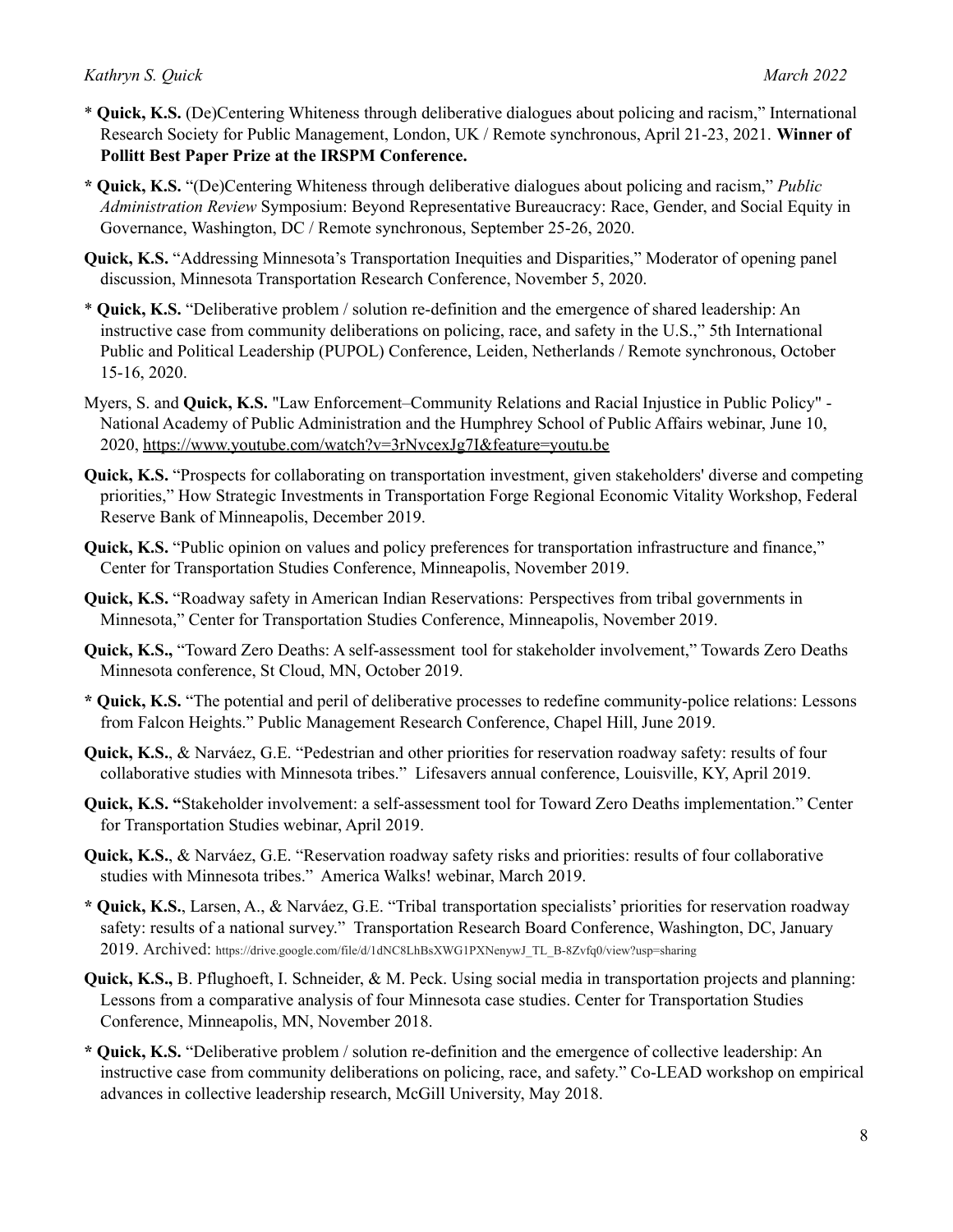- **Quick, K.S.** "Assessing public engagement for community transformation," National DRI Symposium: An Intentional Conversation about Community Engagement: Weaving Threads to Strengthen the Fabric of Our Communities. Dispute Resolution Institute / Mitchell Hamline School of Law, October 2017.
- **\* Quick, K.S.** "What's special about roadway safety in American Indian reservations?" Association of Collegiate Schools of Planning Conference, Portland, OR, November 2016.
- Narváez, G.E., & **K.S. Quick.** "What's special about roadway safety in reservations? Multiple perspectives from the ground." Minnesota Towards Zero Death Conference, Duluth, MN, Minneapolis MN, November 2016.
- **\* Quick, K.S.**, & Feldman M.S. "Connecting Inclusive Management and Collective Leadership through Emergence." Paper presented at Co-LEAD workshop on critical issues in collective leadership research, Wagner School of Public Service, New York University, October 2016.
- **\*** Narváez, G.E., & **Quick, K.Q.** "New Methods for Assessing and Addressing Roadway Safety Priorities in American Indian Reservations." National Academy of Sciences national webinar (Transportation Research Board), Feb 4, 2016. Archived: http://www.trb.org/ElectronicSessions/Blurbs/173634.aspx
- **\*** Narváez, G.E., & **Quick, K.S.** "Methodological Innovations for Identifying Roadway Safety Priorities in American Indian Reservations." Transportation Research Board Conference, Washington, DC, January 2016.
- **Quick, K. S**. & G.E. Narváez.\* "Interpreting Roadway Safety Risks in American Indian Reservations: New Views from the Ground." Roadway Safety Institute lecture series. Minneapolis MN, November 2015.
- **Quick, K.S**. & G.E. Narváez.\* "Changing Minds through Deliberation: Participants'Accounts." Humphrey School Faculty Lecture Series, Minneapolis MN, October 2015.
- **Quick, K.S.** "From Polarization to Dialogue: Lessons from Engaged Scholarship." Public Engagement and Decision-Making: Moving from Dysfunction and Polarization to Dialogue and Understanding, National Symposium of *Hamline Law Review* and Dispute Resolution Institute, October 2015.
- **Quick, K.S.** & G.E. Narváez. "New Methods for Assessing Roadway Safety Priorities in Reservations." Minnesota Tribes and Transportation Biannual Summit. Lower Sioux Agency, MN, October 2015.
- **\* Quick, K.S.,** Narváez, G.E., & Saunoi-Sandgren, E. "Participants'Accounts of Changing Minds through Deliberation." Public Management Research Conference, Minneapolis, MN, June 2015.
- **Quick, K.S.** & G.E. Narváez. "Tribal-State Relations and Other Opportunities for Improving Transportation Safety Risks in Tribal Lands." National Congress of American Indians' National Tribal Leader/Scholar Forum, Saint Paul, MN, June 2015.
- **Quick, K.S.** "Heading Off Commonly Encountered Misunderstandings in Publishing Qualitative Research." Contributor and organizer of Adventures in Publishing Qualitative Research pre-conference workshop, Public Management Research Conference, Minneapolis, MN, June 2015.
- **Quick, K.S.**, & Narváez, G.E. "Collaborating with American Indian Communities to Understand Transportation Safety Risks in Tribal Lands." Roadway Safety Showcase, Saint Paul, MN, May 2015. *Opening speaker of the conference.*
- **Quick, K S.** "Rapid Fire: Stakeholder/ Public Engagement and Communication." Center for Transportation Studies Conference, Saint Paul, MN, May 2015.
- Feldman, M.S., & **Quick, K.S.** "A Longitudinal Analysis of the Emergence of Co-Production." Faculty Research Seminar, University of California, Irvine, May 2015.
- **Quick, K.S**. "Insights from the Research Workshop on Collective Leadership." Center for Integrative Leadership Seminar, Minneapolis, MN, May 2015.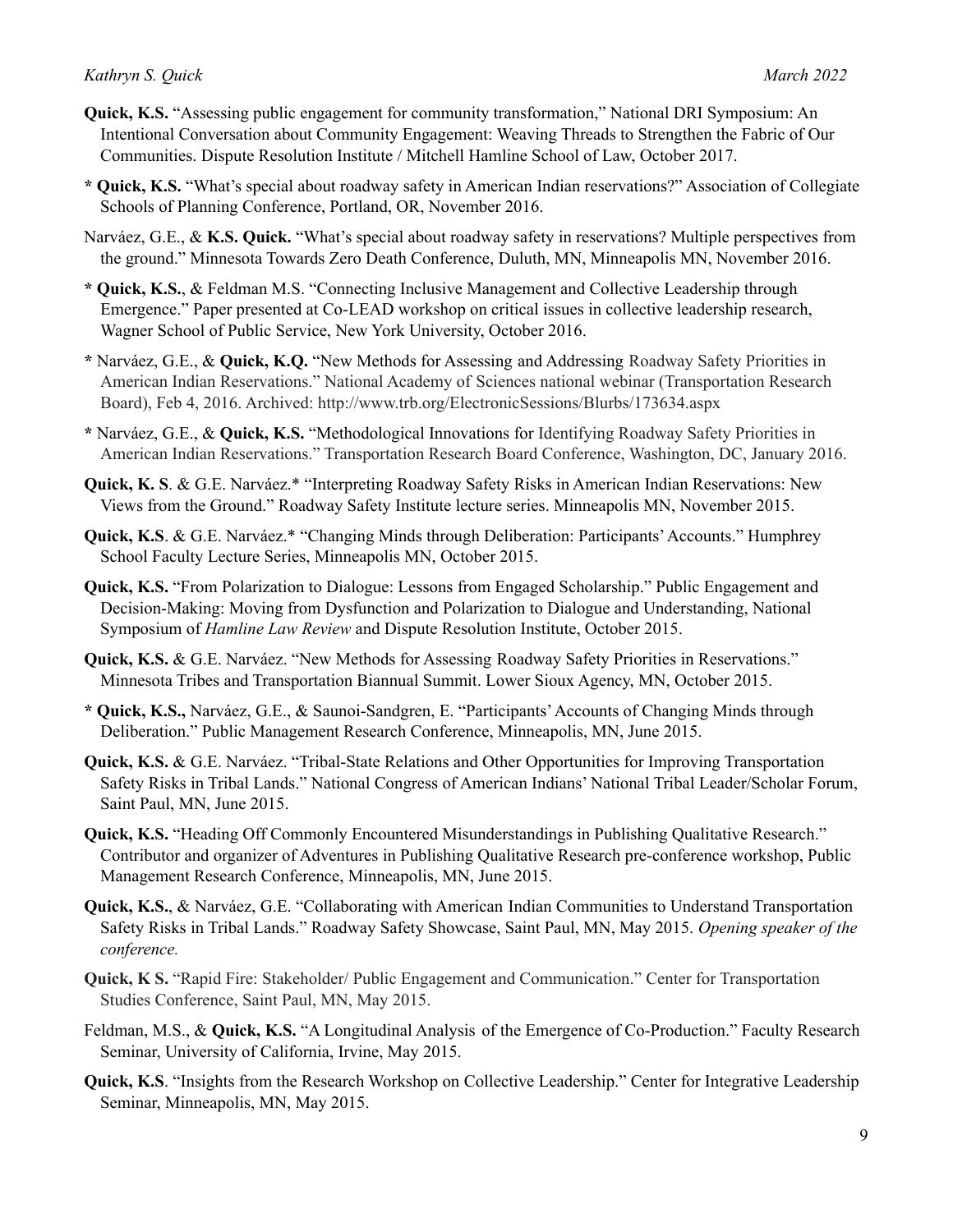- **Quick, K.S**. "Teaching Leadership as an Integrative Experience." Research Workshop on Collective Leadership. Research Center for Leadership in Action at New York University, New York, NY, April 2015.
- **Quick, K.S.** "Resilience as a Context for the Once and Future River." Sawyer International Symposium on the Mississippi River, University of Minnesota, Minneapolis, MN, April 2015.
- **\* Quick, K.S.** "Practices and Pitfalls of Building Public Value through Engagement." American Society for Public Administration Conference, Chicago, IL, March 2015.
- **\* Quick, K.S.,** Narváez, G.E., & Saunoi-Sandgren, E. "Citizens' Accounts of Their Changing Local Transportation Policy Preferences." Transportation Research Board, Washington, DC, January 2015.
- **\* Quick, K.S.,** Narváez, G.E., & Saunoi-Sandgren, E. "Changing Minds through Deliberation: Participants' Accounts of Deliberation's Effects." Association of Colleges and Schools of Planning, Philadelphia, PA, October 2014.
- **Quick, K.S.**, Narváez, G.E. & Saunoi-Sandgren, E. "Evaluating Public Engagement Methods in Local Road Systems Decision-Making." Center for Transportation Studies Conference, St. Paul, MN, May 2014.
- **\* Quick, K.S.,** Narváez, G.E., & Saunoi-Sandgren, E. " Citizens' Accounts of Their Changing Policy Problem Definitions and Preferences." International Research Society for Public Management, Ottawa, Canada, April 2014.
- **Quick, K.S.** "Resilience, Nativity, and Invasives." Northrop Auditorium Grand Re-Opening Event of Institute for Advanced Study, University of Minnesota, Minneapolis, April 2014.
- **\* Quick, K.S.** "The Narrative Production of Public Engagement." Southern Political Science Association conference, New Orleans, January 2014.
- **Quick, K.S.** "The Work of Resilience." Institute for Advanced Study's International Symposium on Resilience and Sustainability, University of Minnesota, Saint Paul, November 2013. *Opening speaker.*
- **Quick, K.S.** "Testing Deliberative Interventions: Grappling with Local Road Systems Dilemmas in Minnesota." Humphrey School Faculty Research Seminar, October 2013.
- **\*** Feldman, M.S., **Quick, K.S.,** & Narváez, G.E. 2014. "The Emergence of Co-Production: Learning from History." Public Management Research Conference, Madison, WI, June 2013.
- **Quick, K.S.**, Narváez, G.E. & Saunoi-Sandgren, E. "Communication Gaps and Strategies for Local Road System Sustainability Policy." Center for Transportation Studies Conference, St. Paul, MN, May 2013.
- **\* Quick, K.S.** "Cultivating 'America's Greenest City' through Integrative Leadership." Tobias Leadership Institute Conference, Colorado Springs, CO, February 2013.
- **\*** Sandfort, J.R., & **Quick, K.S.** "The Influence of Adaptive Paradigms for Public Participation on Community Resilience." Association of Colleges and Schools of Planning Conference, Cincinnati, OH, November 2012.
- **\* Quick, K.S.** "Cultivating the 'Greenest City in America' through Integrative Leadership." International Leadership Association Conference, Denver, CO, October 2012.
- **Quick, K.S.**, Kuzma, J., Dunens, E., & Haase. R. "Stakeholders' Divergent Understandings of the Emerging Emerald Ash Borer Threat: Implications for Public Engagement and Management." Upper Midwest Invasive Species Conference, La Cross, WI, October 2012.
- **\*** Sandfort, J.R., & **Quick, K.S.** "Resourcing Public Value through Deliberative Processes: The Practices and Artifacts of the Art of Hosting." Creating Public Value Conference, Minneapolis, MN, September 2012.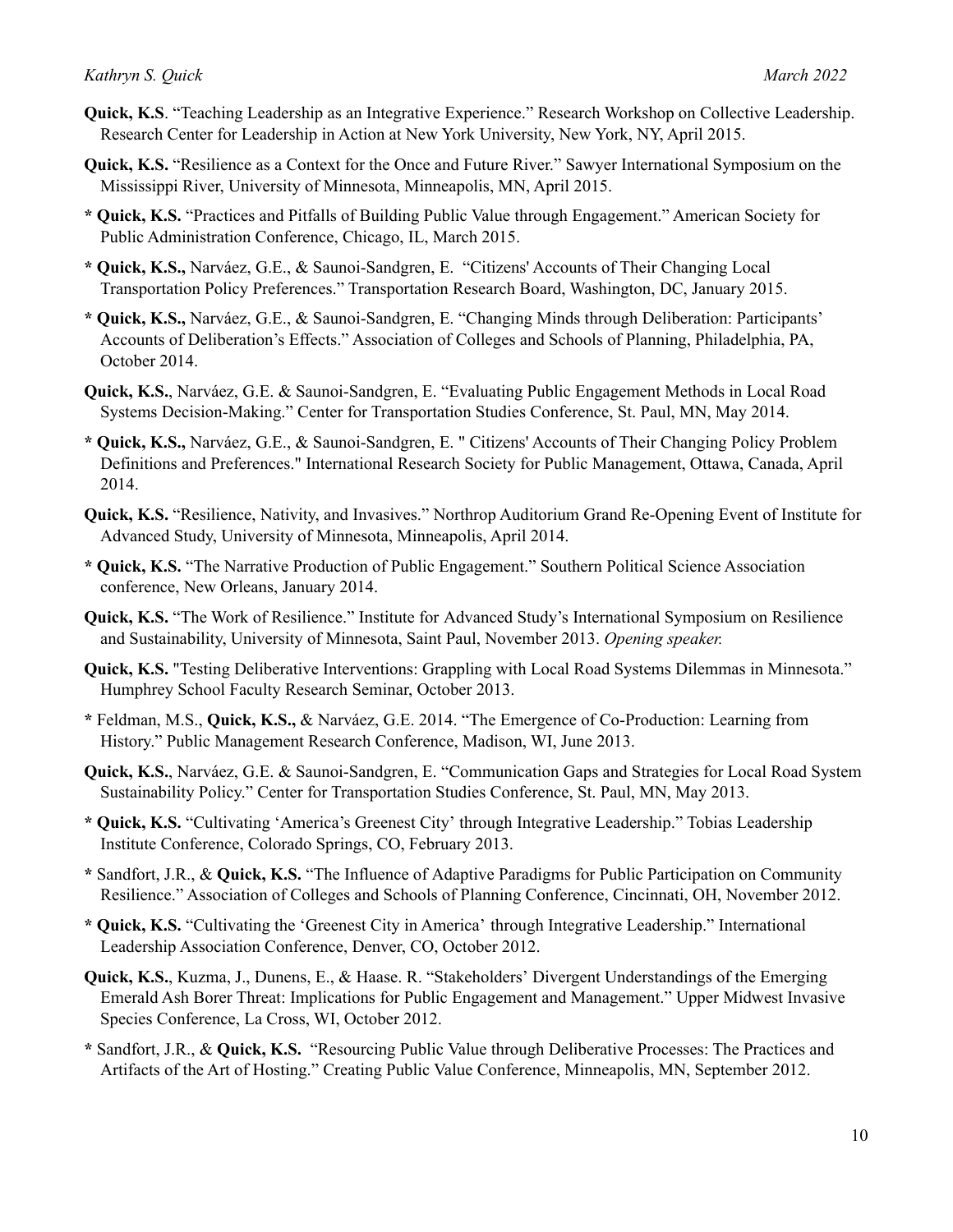- **\*** Sandfort, J.R., & **Quick, K.S.** "Exploring the Logic and Practice of Hosting Dialogue in Local Communities." International Society for Third Sector Research, Sienna, Italy, July 2012.
- **\* Quick, K.S.,** & Feldman, M.S. "Boundary Work and Boundary Zones in Collaborative Management." Interpretive Policy Analysis Conference, Tilburg, Netherlands, July 2012.
- **\* Quick, K.S.**, & Sandfort, J.R. "Seasoning and Situating Judgment: Learning to Facilitate." Interpretive Policy Analysis Conference, Tilburg, Netherlands, July 2012.
- **Quick, K.S.** "Reflective Narration in Public Engagement." Contribution to Writing Workshop in Strategy as Practice Study Group, Master Class and Writing Workshop on Publishing Qualitative Research in Management Journals, organized by the *Journal of Management Studies.* Montreal, Canada, June 2012. *Participation by application only.*
- **Quick, K.S.** "A Typology of Evidence-Based Practices for Designing Public Engagement in Transportation Planning." Center for Transportation Studies Conference, St. Paul, MN, May 2012.
- **\*** Bryson, J.K., **Quick, K.S.,** Slotterback, C.S., & Crosby, B.C. "Designing Public Participation: A Literature Review and Set of Propositions." Association for Public Policy Analysis and Management, Washington, D.C., November 2011.
- **\* Quick, K.S.**, & Feldman, M.S. "Inclusive Boundary Work in Collaborative Planning." Association of Colleges and Schools of Planning Conference, Salt Lake City, UT, October 2011.
- **\* Quick, K.S.**, & Feldman, M.S. "Boundary Work in Inclusive Public Management." Public Management Research Conference, Syracuse, NY, June 2011.
- **Quick, K.S.** "Practicing Expertise in Public: Managing the Emerald Ash Borer in Urban Forests." Entomology Department Seminar, University of Minnesota, Saint Paul, MN, March 2011.
- **\* Quick, K.S. "**From Stuck to Unstuck: Re-Narrating a Contentious Neighborhood Planning Process." Association of Colleges and Schools of Planning Conference, Minneapolis, MN, October 2010.
- **\* Quick, K.S.** "Narrative Work in Emergent Democratic Processes." Center for the Study of Democracy, University of California, Irvine. Irvine, CA, May 2010.
- **\* Quick, K.S.** "Building 'The Greenest City in America': Strategic Leadership Practices by Politicians and Public Managers." Association of Colleges and Schools of Planning Conference, Crystal City, VA, October 2009.
- **\* Quick, K.S.**, & Feldman, M.S. "Distinguishing Participation and Inclusion." Public Management Research Conference, Columbus, OH, October 2009.
- **\* Quick, K.S.**, & Feldman, M.S. "Boundary Work: Supporting Inclusive Communities of Practice." European Group on Organizational Studies annual conference, Barcelona, Spain, July 2009.
- **\* Quick, K.S.**, & Feldman, M.S. "Distinguishing Participation and Inclusion." Urban Affairs Association Conference, Chicago, IL, March 2009.
- **\* Quick, K.S.**, & Feldman, M.S. "Distinguishing Participation and Inclusion in Public Management." Association of Colleges and Schools of Planning Conference. Milwaukee, WI, October 2007.
- **\*** Feldman, M.S., & **Quick, K.S**.\* "Resource Generation and Public Participation." Public Management Resource Association biannual meeting, Tucson, AZ, October 2007.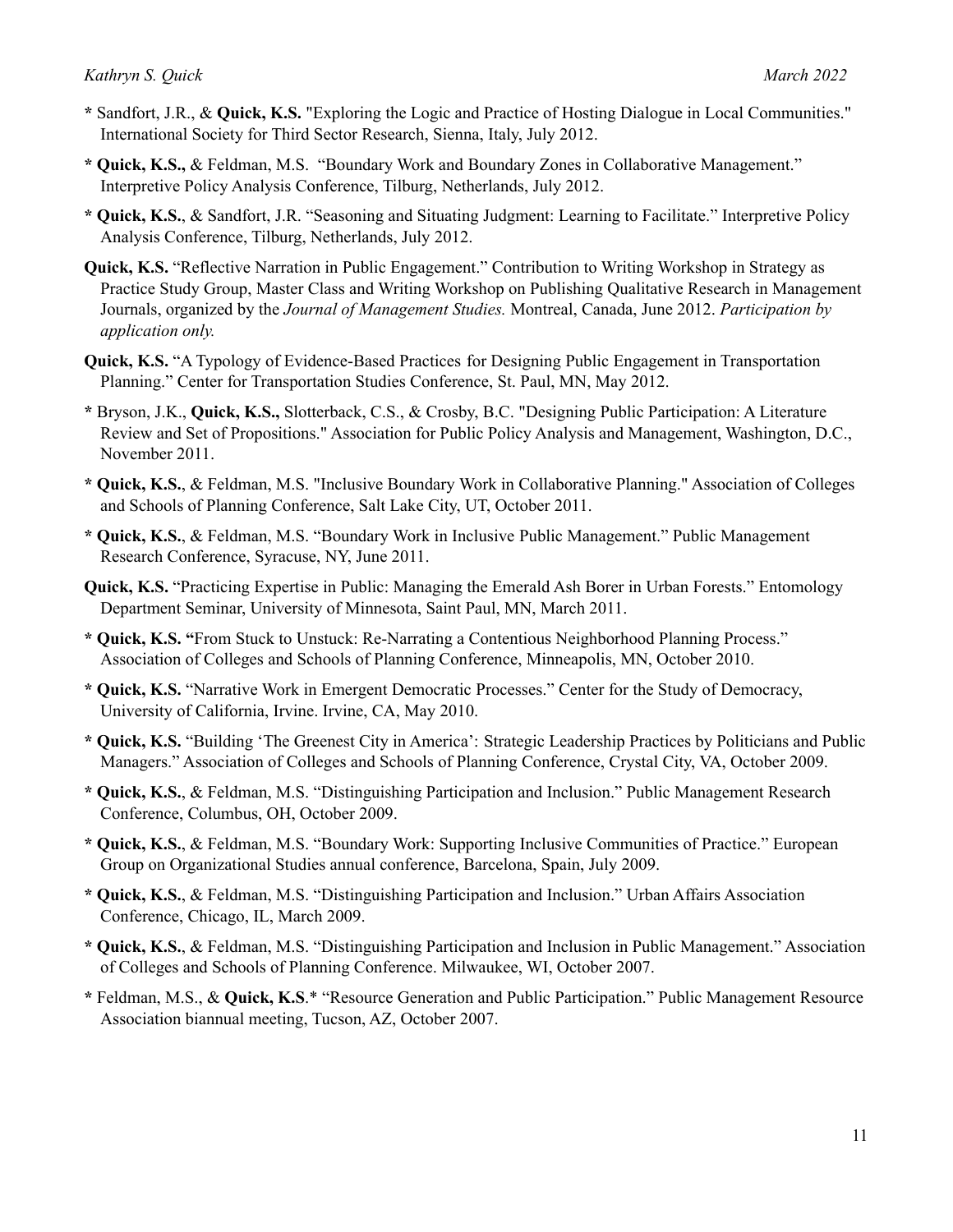# **GRADUATE TEACHING AND ADVISING**

### *Graduate Teaching*

PhD Integrative Seminar in Public Affairs (PA 8003)

Civic Engagement in Public Affairs (PA 5145, formerly PA 5190-Special Topics)

Integrative Leadership: (PA 5105/MGMT 6402/OLPD 6402/PUBH 6702/LAW 6623)

Qualitative Research Methods for Mid-Career Public Administration Professionals (PA 5055)

Leadership for Mid-Career Public Administration Professionals (2-semester course, PA 5051 & PA 5052)

Management of Organizations (PA 5011)

Master's Capstone Workshop on Public Participation and Collaboration (PA 8081)

## *Graduate Advising Summary*

As a Ph.D. mentor, I have been advisor/co-advisor to 2 students in the Ph.D. in Public Affairs program, have been lead advisor for 3 natural sciences Ph.D. students for their public policy minors or Interdisciplinary Doctoral Fellowships, served on an additional 11 final dissertation committees, and have worked with a total of 18 Ph.D. students to prepare them for their qualifying examinations.

As a mentor of master's students, I have been involved in 6 theses (2 as chair) and 31 professional master's papers (24 as chair, including 11 students who have won our school's best paper awards for individual or team projects). I have trained and supervised 18 master's level Research Assistants in literature review, data collection and analysis, and writing, and trained and supervised 17 Teaching Assistants. I have also served as graduate academic advisor to 82 master's students, providing guidance on course selection, final projects, and ongoing career development and placement.

In 2021, I began mentoring two individuals selected through the University of Minnesota's President's Postdoctoral Fellowship Program.

## *Postdoctoral Advisor*

- 1. Shahrin Upoma, President's Postdoctoral Fellow Program, University of Minnesota, 2021-present
- 2. M. Patrice Bourdeau-Quispé, President's Postdoctoral Fellow Program, University of Minnesota, 2021-present

#### *Doctoral Dissertation Chair*

- 1. Chen Zhang, Public Affairs, "The danger and power of being in-between: Rural-urban inbetweener identity in contemporary China." Graduated July 2019. Visiting Assistant Professor at Yale-National University of Singapore.
- 2. Ahmad Bahmah, Public Affairs. 3rd year PhD student, chair.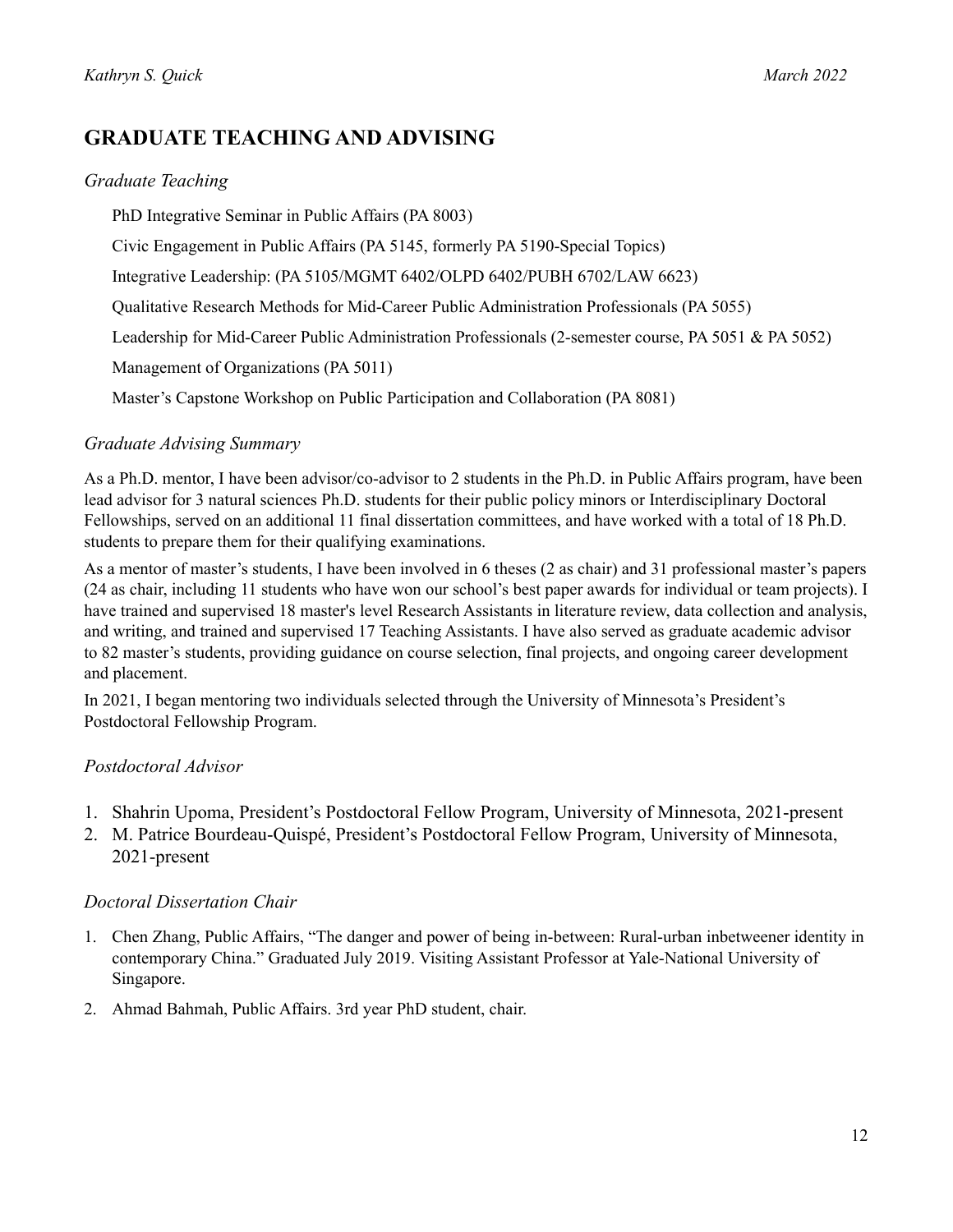## *Interdisciplinary Doctoral Fellows, lead advisor for second disciplinary area*

1. Julia Brokaw, Entomology, "Equity Impacts of Pollinator-Friendly, Voluntary Household Practices." Expected graduation 2022. Sponsor and lead advisor for this work through a UMN Interdisciplinary Doctoral Fellowship, 2020-21, which she did in residency at the Institute for Advanced study.

## *Doctoral Dissertation Committees*

- 1. Rashad Williams, Public Affairs, The emergence and impacts on planning of racial equity offices in city governments, advanced to candidacy Fall 2021. Will be an Assistant Professor in the School of Public and International Affairs, University of Pittsburgh, starting 2022-23.
- 2. Rebecca Walker, Public Affairs, Green infrastructure, equity, and gentrification intersections
- 3. Danbi Seo, "Resourcing and resources in the early stages of collaboration." Graduated 2020. Assistant Professor, Department of Public Policy and Administration, California State University Bakersfield.
- 4. Kaylee Myhre Errecaborde, "Understanding how boundary-spanning organizational structures influence collaborative efforts: Comparative case study of government-mandated One Health ministerial engagement in Thailand and Vietnam." Graduated 2020. Technical Consultant, Health Emergencies Program, World Health Organization.
- 5. Andrew Fang, "Developments in air pollution modeling for understanding connections between carbon and air pollution co-benefits in urban systems." Graduated 2019. Science Technology Policy Fellow, American Association for the Advancement of Science.
- 6. Andrew Guthrie, "Favorable conditions for and active promotion of transit-oriented development and economic development." Graduated 2018. Assistant Professor, University of Memphis.
- 7. Nick Wallace, Organizational Leadership and Policy Development, "The Development of Financial Literacy for First-Generation, Low-Income, Undergraduate Students of Color." Graduated 2018. Dean of Liberal Arts and STEM, Dakota County Technical College.
- 8. Theresa Cira, Entomology, Graduated 2017. Supervised her public policy minor and project for her Interdisciplinary Doctoral Fellowship. Subsequently coauthored paper published in *American Entomologist*, "Watch your language! The Consequences of Linguistic Uncertainty in Pest Management." Research Scientist II, Pesticide and Fertilizer Division, Minnesota Department of Agriculture.
- 9. Andrea Hefty, Entomology, Tentative chapter title, "Stakeholder Risk Perception and Communication for the Management of Non-Native Forest Species." Graduated 2016. Forest Entomologist, U.S. Forest Service.
- 10. Abby Felber-Smith, Organizational Leadership and Policy Development. Tentative title, "Evaluating School Leaders' Practices for Engaging Students and Other Marginalized Stakeholders in Improving School Effectiveness." Graduated December 2015. Principal, Nokomois Montessori South Campus, St Paul Public Schools

## *Master's Thesis Chair*

- 1. Patrik Dousa (M.S.-Science, Technology, and Environmental Policy, 2012) "Using Actor Network Theory to Enhance the Mediating Activities of Grassroots Support Organizations"
- 2. Kathleen Matter (M.S.-Science, Technology, and Environmental Policy, 2016) "Interpreting the Need and Merit of Mobile Home Residents Requesting Household Energy Assistance"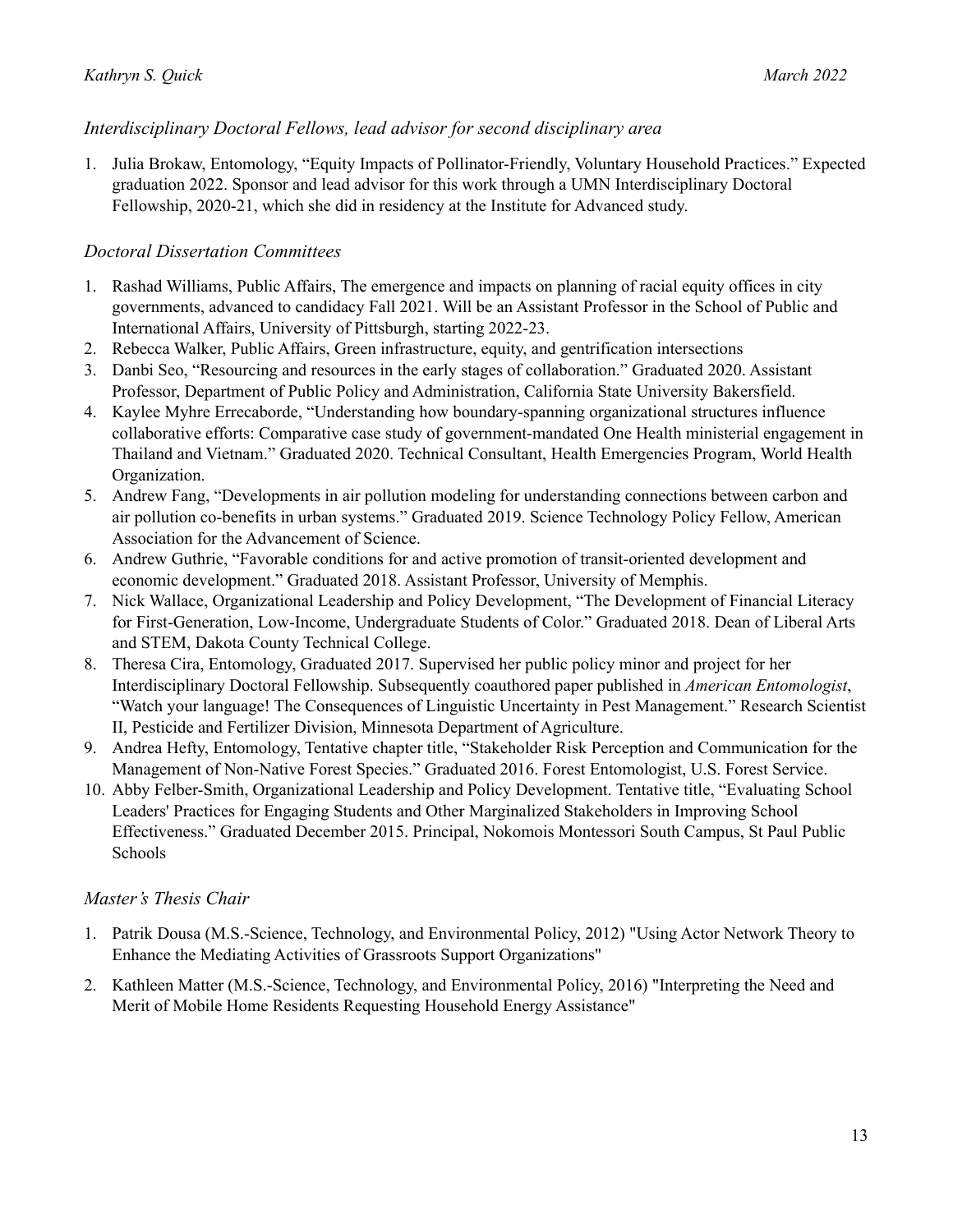# **SERVICE**

*International / National Service*

Member, Editorial Board, *Public Administration Review*, 2022-2024

- Member, Academic Program Review, School of Social Ecology at the University of California, Irvine, April 2022.
- Co-editor and Workshop host, *Public Management Review* special issue, "Policing and Public Management," 2021-23. Includes convene an international workshop of authors, April 2022 and co-organizing multiple panels at the International Research Society for Public Management and European Group on Public Administration.

Member, Editorial Board of *Journal of Public Deliberation*, 2015-2018

- Vice President (elected), Faculty Women's Interest Group. Association of Collegiate Schools of Planning, 2015- 2017.
- Organizing and Host Committee Member, Public Management Research Association, 2015
- Member, Research Committee, Committee on Native American Transportation Issues of the Transportation Research Board (ABE 80), 2015-present
- Member, Kettering Foundation Research Group on Administrator Public Relationships, 2008-present
- Member, Curriculum Workshop Group, American Commonwealth Project on public land grant university participation in civic engagement and education, 2013-14

## *University-Related Service*

Academic Co-Director, Center for Integrative Leadership, 2014-present

Co-chair, M Safe Implementation Committee on campus safety at the University of Minnesota-Twin Cities. Appointed by the president to co-chair a committee of 29 diverse stakeholders responding with implementation recommendations to an external audit of UMPD by Dr. Cedric Alexander. 2021-2022. Final report to Board of Regents: <https://youtu.be/ee9jHqR5SiI?t=10963> and <https://president.umn.edu/m-safe>

Participant, Academic Leadership Development Program, University of Minnesota, inaugural cohort, 2021-22.

- Member, Education and Outreach Council, Center for Transportation Studies, 2012-present
- Advisor, Boreas Leadership Program of the Institute on the Environment, 2012-2017
- Participant, design team for new Masters in Tribal Natural Resource Management, University of Minnesota Duluth, 2015-2016,

#### *Humphrey School Service (selected)*

Chair, Public and Nonprofit Management and Leadership Area, 2020-present.

Chair, Search Committee for new faculty in Public and Nonprofit Management and Leadership, 2021-22.

Member, Promotion and Tenure Committee, 2018-2021.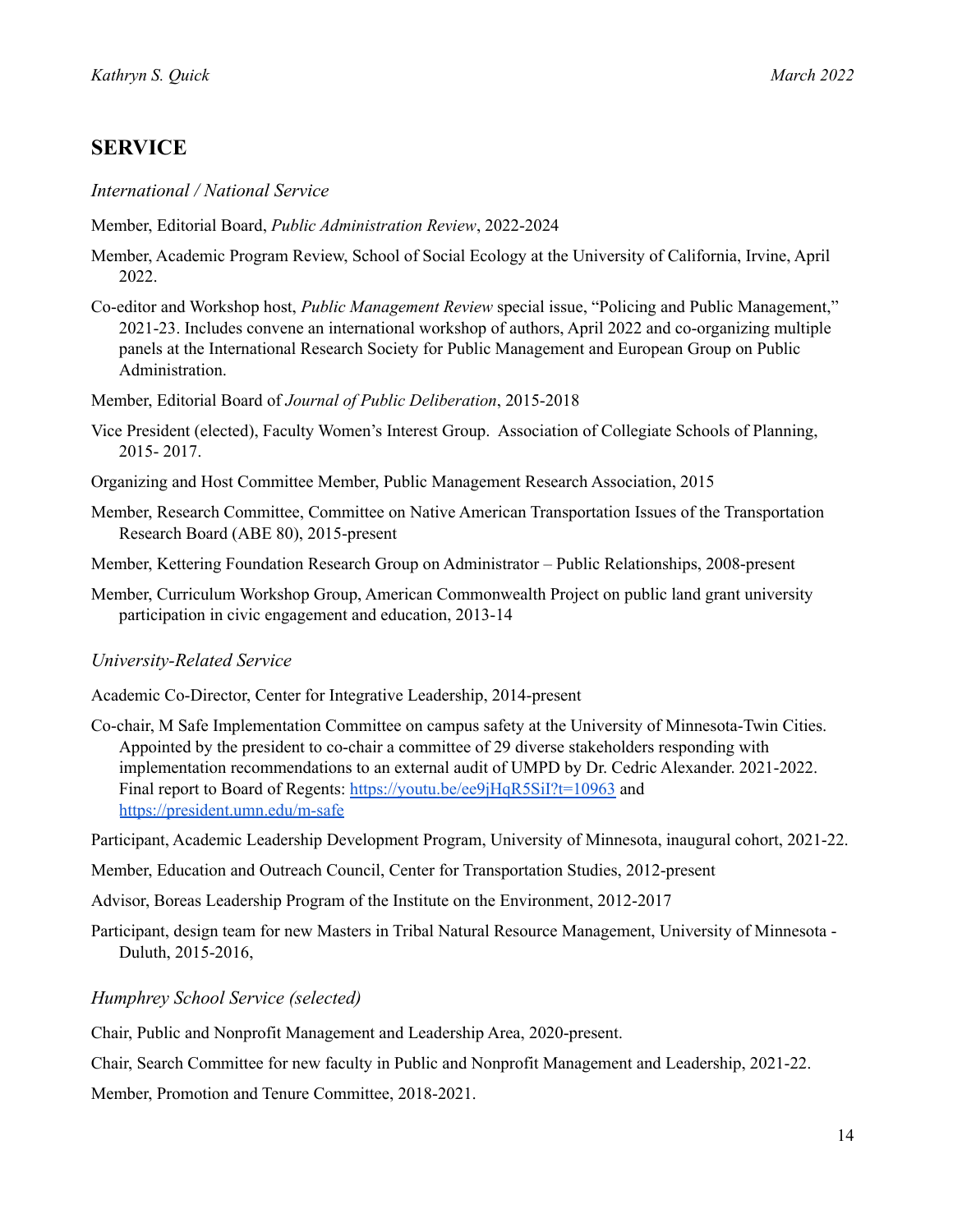Member, Search Committee, Associate or Full Professor of Global Policy, 2020.

Assistant Professor in Public and Nonprofit Management and Leadership, 2012-13 and 2013-14

Co-Chair, Committee on Diversity and Inclusion, 2014-16. Member, 2012-14.

Member, Search Committee for Assistant Professor in Public and Nonprofit Management and Leadership, 2012-13 and 2013-14

Convener, Faculty Working Group on Enhancing Diversity and Inclusion in our Curriculum, 2012

Advisor on process design, Humphrey School Diversity Strategic Action Plan development, 2012

Selection Committee Member, multiple years:

- Naftalin Public Service Award
- Gross Family Management and Leadership Award
- Diversity Paper Award
- MPA Group Paper Award
- DeCramer Award for Public Service
- MPA Best Methods Paper Award
- MPA Best Leadership Project Award

#### *Community Service*

Member, Advisory Committee for Truth and Action: Addressing Systemic Racism in the Minnesota Criminal Justice System. Convened by the Dispute Resolution Institute of Mitchell Hamline School of Law, 2020-present. https://www.twincities.com/2021/04/18/help-us-address-systemic-racism-in-minnesotas-criminal-justice-system/

Member, Advisory Council for Office of Collaboration and Dispute Resolution, State of Minnesota, 2019-present

Co-Facilitator, Falcon Heights Task Force on Inclusion and Policing, Falcon Heights, MN. 2016-17.

Member, Task Force on Restoring Civility, League of Minnesota Cities and Minnesota City/County Management Association, 2013

Facilitator, St. Paul District Councils, Series of deliberations on inter-district collaboration, 2013

Consultations (pro bono) with senior leadership of the following organizations regarding enhancing equity and stakeholder engagement in policy-making

Association of Minnesota Counties, 2018 City of Brooklyn Park, 2015-17 City of Falcon Heights, 2016-17, 2020 City of Richfield, 2020 Carver County Parks and Recreation Dep, 2016 Environment Initiative, 2013 Friends School of Minnesota, 2015-19 Hamline Midway Neighborhood Coalition, 2011 Hennepin-University Partnership, 2012, 2020 Hispanic Advocacy and Community Empowerment through Research, 2013

League of Minnesota Cities, 2012, 2013 Local Road Research Board, 2011, 2012 MetroTransit Public Engagement Team, 2011, 2014 Midway Murals (Knight Found. art project), 2015 Minnesota Council of Nonprofits, 2011 Minnesota County Engineers Association, 2013 Minnesota Dept. of Commerce, 2020 Minnesota Dept. of Health Services, Divisions for Aging and Disabled Persons, 2013 Minnesota Dept. of Natural Resources, 2016-19 Minnesota Dept. of Transportation, 2012-19 Minnesota Environmental Quality Board, 2012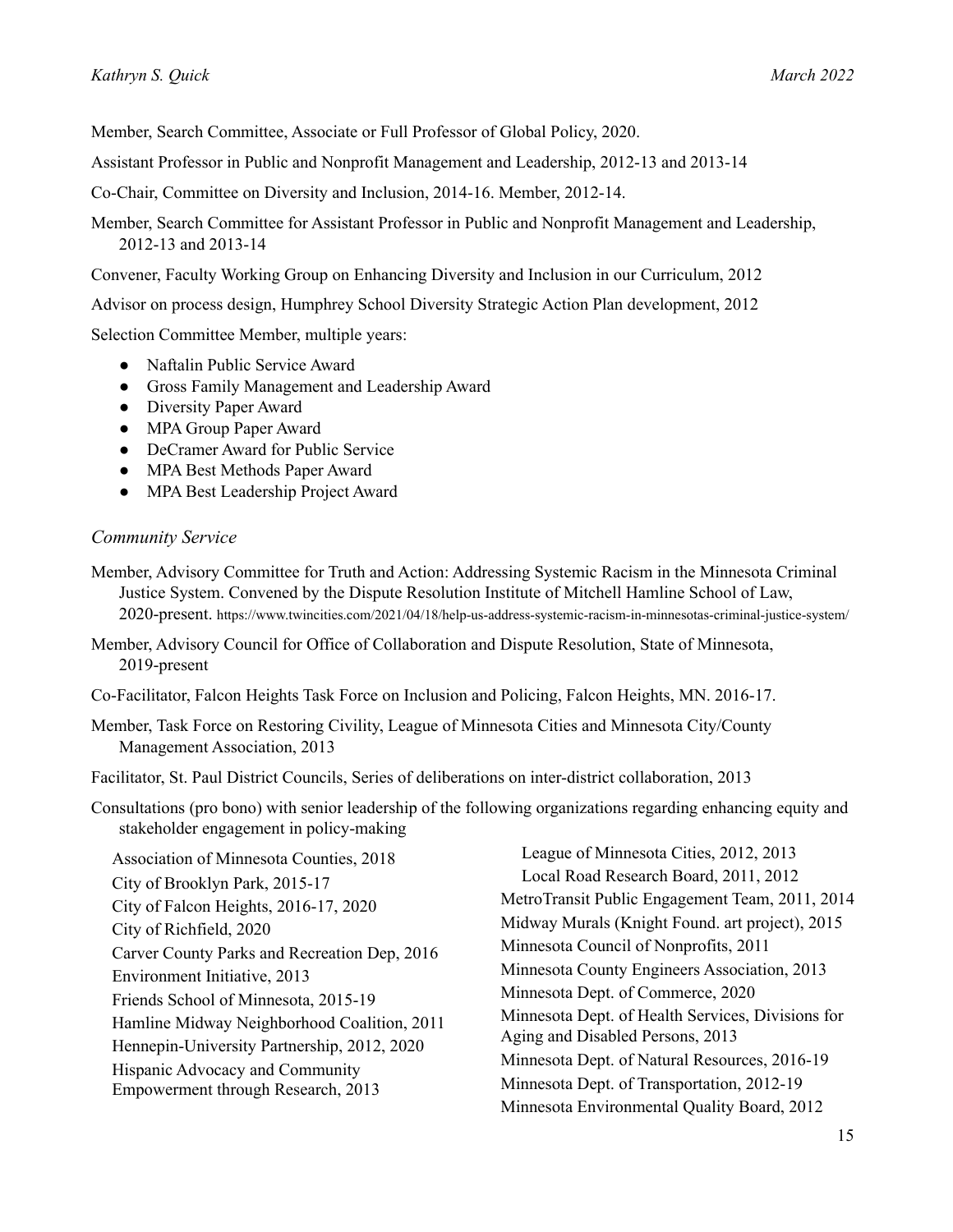Minnesota Forest Resources Council, 2012 Minnesota Pollution Control Agency health impacts assessment division, 2013 Minnesota State Agency for the Blind, 2012 Minnesota State Office of Collaboration and Dispute Resolution, 2106-present (member of advisory council, 2019-present)

Native Governance Center, 2019 Northern Forest Pest Management Assoc, 2013 Ventura Village neighborhood residents, 2013 Wilder Foundation, 2012, 2014

## *Journal and Conference Referee*

Journals: *Administration & Society*; *Ecology & Society; Environment and Planning C: Government and Policy*; *Higher Education Quarterly; Human Relations; Journal of Environmental Planning and Management; Journal of Planning Education and Research; Journal of Public Administration Research and Theory*; *Journal of Public Deliberation*; *Journal of Urban Af airs*; *Leadership; Long Range Planning*; *Nonprofit and Voluntary Sector Quarterly*; *Politics & Policy*; *Public Administration; Public Administration Review; Public Management Review; Public Performance and Management Review; Social Science Quarterly; Transportation Research Record; Transportation Research Part D: Transport and Environment*

Conferences: Public Management Research Association; International Leadership Association; Transportation Research Board; Co-LEAD collective leadership workshops

#### *Community extension and executive education*

- "Statement supporting officers' duty to intervene to stop inappropriate use of force and to report use of force." Testimony to the Minnesota Legislature Committee on Judiciary and Public Safety Finance and Policy, June 16, 2020. *Legislative testimony.* Recording: <https://youtu.be/93xv6nUVk5o>, beginning at 1:33:50
- "Effective Social Media Engagement Options for Minnesota's Diversifying Population," workshop with Association of Minnesota Counties annual meeting (September 2018) and Minnesota Department of Transportation metro region senior managers (December 2018).
- "Civility and Discord: Working with Divided Groups across Differences," Keynote speaker, Community Vitality Unit, University of Minnesota Extension, April 2017.
- "Integrative leadership for Environmental Professionals," Boreas Leadership Program of the Institute on the Environment, University of Minnesota, November 2016.
- "Strategies for Civic Engagement," Minnesota Senior Leadership Institute, October 2016.
- "Introducing Integrative Leadership," "Gender and Leadership," and "Civic Engagement Strategies and Opportunities," workshops for the Mandela Washington Fellows program, July 2016.
- "Problem-Solving through Stakeholder Engagement," Hennepin County Innovation Day, November 2015.
- "Working Across Boundaries," Minnesota Senior Leadership Institute, October 2015.
- "Problem-Solving through Stakeholder Engagement: Design Strategies." Young African Leaders Initiative, July 2015.
- "Explanations and Strategies to Address Elevated Road Fatalities and Injuries among American Indians." National Congress of American Indians (NCAI) annual Tribal Leader-Scholar conference, Saint Paul, MN,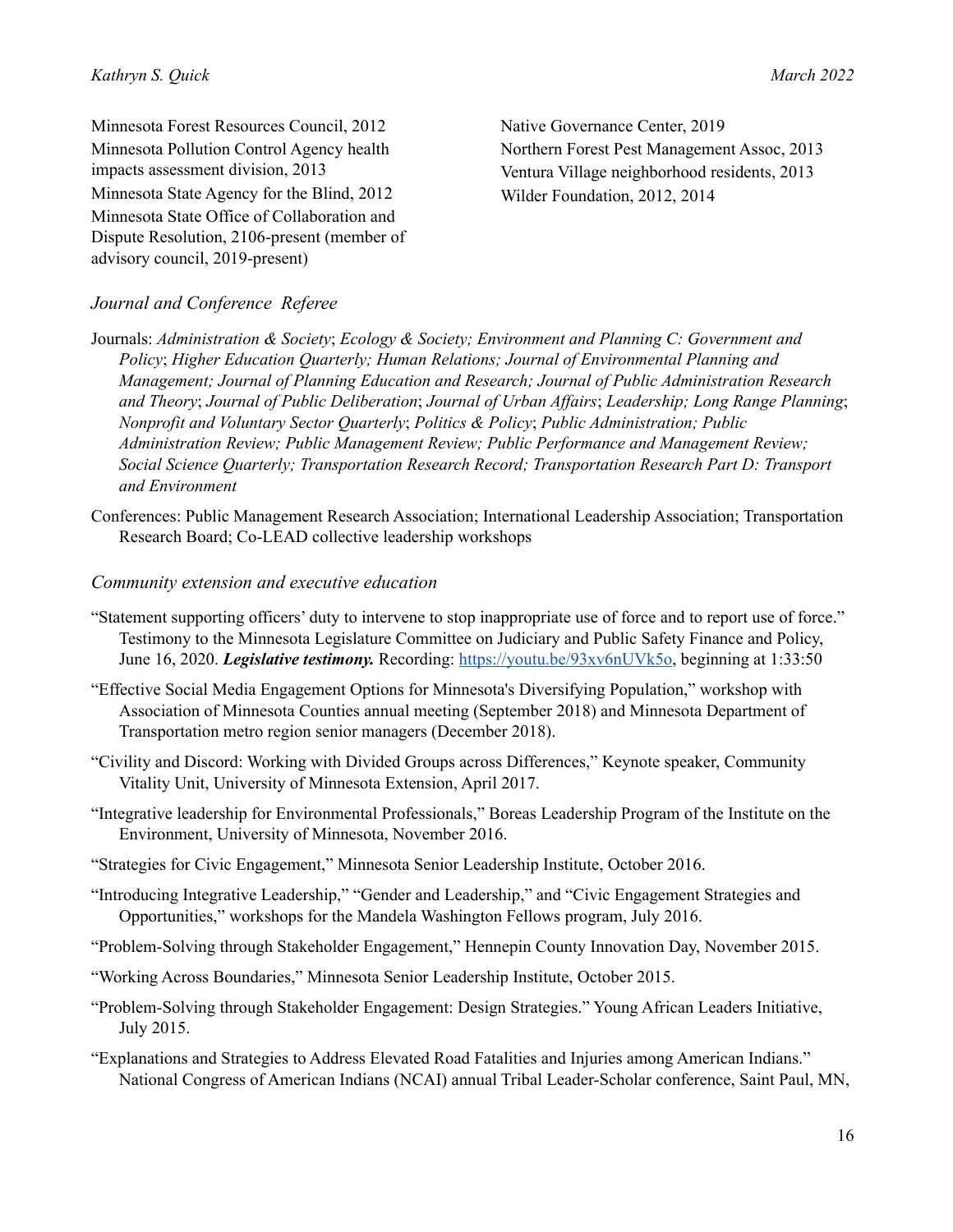June 2015. With Guillermo Narváez. *Invited to brief the Transportation Committee to help inform their policy platform and advocacy priorities.*

- "Explanations and Strategies to Address Elevated Fatalities and Injuries among American Indians from Vehicle-Related Crashes." Advisory Council for the Roadway Safety Institute, Minneapolis, MN, May 2015. With Guillermo Narváez.
- "Supporting Productive Public Engagement in Transportation Policy-Making: Evidence from Field Research in Minnesota." Seminar for the House and Senate Transportation Committees of the Minnesota Legislature, April 2015. *Legislative testimony.*
- "Introducing Senator Amy Klobuchar." Voting Rights and the Struggle for Democracy: 50<sup>th</sup> Anniversary of the Voting Rights Act of 1965, Humphrey School of Public Affairs, April 2015.
- "Boundary Work as an Innovative Approach to Problem-Saving." Humphrey Public Innovation Seminar, December 2014.
- "Civic Engagement." Minnesota Senior Leadership Institute, October 2014.
- "Generating Resources through Stakeholder Participation." Young African Leaders Initiative, June 2014.
- "Modes of Public Engagement." Minnesota Senior Leadership Institute, October 2013.
- **"**Public Engagement Models and Challenges in the United States." Humphrey School International Fellows and India Fellows, August 2013.
- "Designing Public Participation." Graduate class on Public Dispute Resolution, Southern Methodist University, March 2013.
- "Engaged Scholarship on Grand Challenges: Addressing the Emerald Ash Borer Challenge." Humphrey School Advisory Board, February 2013.
- "Navigating Different Paradigms for Civic Engagement." Minnesota Leadership Institute, November 2012.
- "Meaningful Involvement: Organizing Productive Engagement with Stakeholders." Minnesota State Services for the Blind Annual Retreat, October 2012. *Keynote speaker.*
- "Stakeholder Perceptions and Preferences of an Emerging Risk: Implications for Managing the Emerald Ash Borer in Minnesota." Minnesota Forest Resources Council, July 2012. *Legislative testimony.*
- "Strategies for Involving Stakeholders in Problem-Solving." Minnesota Council of Nonprofits Conference, June 2012.
- "Key Considerations in Designing Public Engagement." Hennepin County-University of Minnesota Partnership Conference, March 2012.
- "Citizen Engagement and New Information Technologies," Minnesota Senior Leadership Institute, February 2012.
- "Managing the Emerald Ash Borer: Public Involvement in a Wicked Policy Problem." Guest lecture in Entomology 4251 (Forest and Shade Tree Entomology), November 2011.
- "Communications and Public Engagement for Management of Local Transportation Systems." Local Road Research Board workshop, Shoreview, MN, October 2011. *Keynote speaker.*
- "Practices for Productive Civic Engagement," Minnesota Council of Nonprofits Leadership Conference, Chanhassen, MN, June 2011.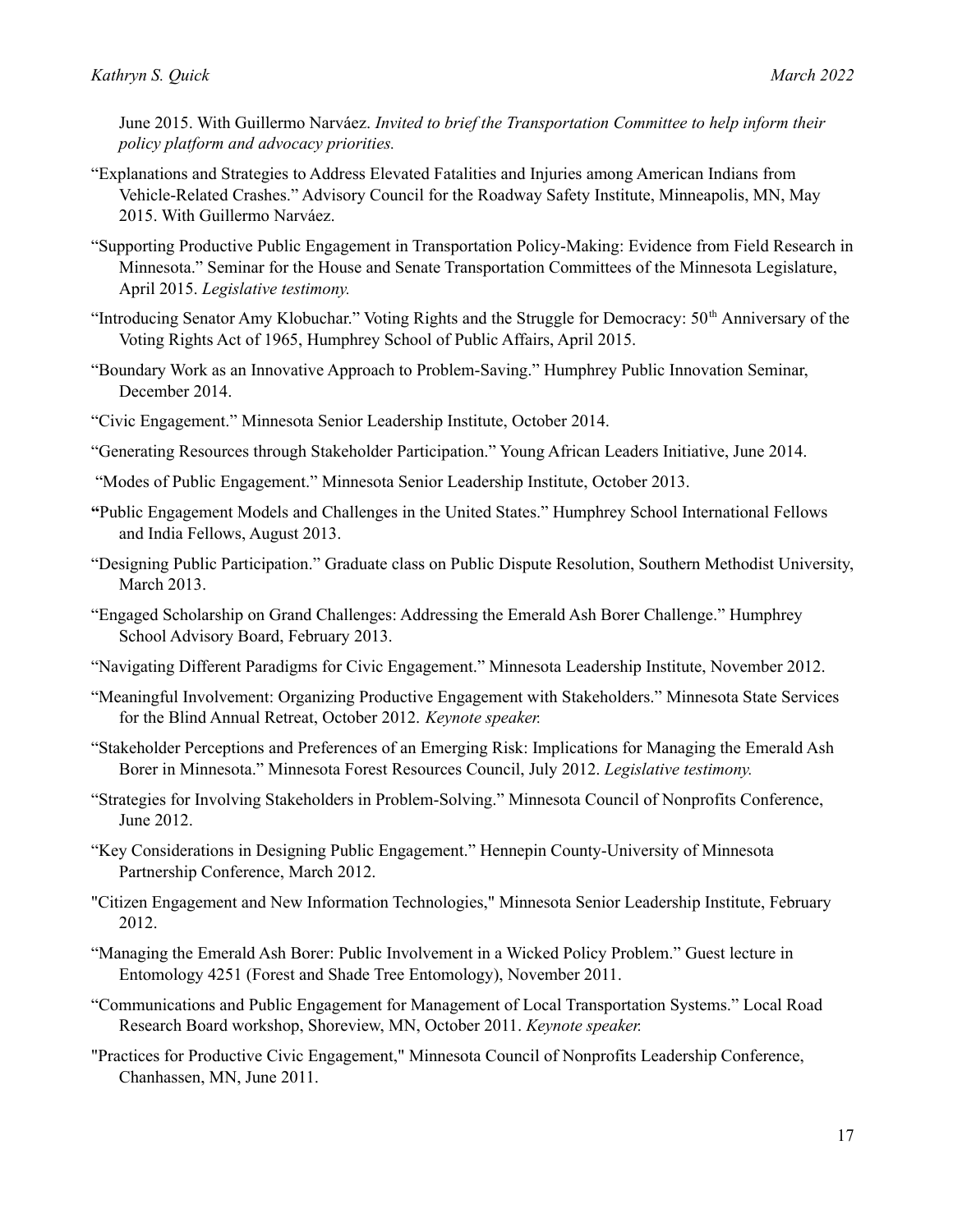- "Observations from Singapore and Batam: A Microcosm of Transnational Metropole-Hinterland Relationships." Urban Anthropology Seminar, Hamline University, April 2011.
- "Public Engagement Challenges and Opportunities in Urban Forest Management: A Provocative Example." Entomology 4251 (Forest and Shade Tree Entomology), November 2010.
- "Political Participation in Urban Politics." Introduction to Urban Studies, University of California, Irvine, Winter 2009.
- "Citizen Participation in Planning in the 1960s and 1970s in the United States." Graduate Seminar in the History of Urban Planning, University of California, Irvine, Fall 2007.
- "Methods and Examples of the Narrative Analysis of Policy." Policy Analysis, University of California, Irvine, Spring 2007.

## **MEDIAAPPEARANCES**

- "University of Minnesota committee wants campus cops to stop assisting other police at protests," *Star Tribune*, 13 February 2021. [https://www.startribune.com/university-of-minnesota-committee-wants-campus-cops-to-stop](https://www.startribune.com/university-of-minnesota-committee-wants-campus-cops-to-stop-assisting-other-police-at-protests/600146434/)[assisting-other-police-at-protests/600146434/](https://www.startribune.com/university-of-minnesota-committee-wants-campus-cops-to-stop-assisting-other-police-at-protests/600146434/) [Note: The article title is factually incorrect; the M Safe Implementation Committee recommended UMPD stop serving in some kinds of protests, not in all.]
- "Humphrey School policing experts talk community-law enforcement relations," KMSP (FOX9), 10 June 2020 <https://www.fox9.com/news/humphrey-school-policing-experts-talk-community-law-enforcement-relations>
- "Experts, activists speak on the calls for change as peaceful protest continues," KSTP (ABC) 5 pm and 6:30 pm news, 3 June 2020. [https://kstp.com/minnesota-news/experts-activists-speak-on-the-calls-for-change-as](https://kstp.com/minnesota-news/experts-activists-speak-on-the-calls-for-change-as-peaceful-protest-continues-june-2-2020/5749200/)[peaceful-protest-continues-june-2-2020/5749200/](https://kstp.com/minnesota-news/experts-activists-speak-on-the-calls-for-change-as-peaceful-protest-continues-june-2-2020/5749200/)
- "Businesses' Role in Policing, Policy, and Change: Local leaders weigh in on the business community's role in driving change following George Floyd's death." Twin Cities Business, 2 June 2020, <http://tcbmag.com/news/articles/2020/june/businesses-role-in-policing-policy-and-change>
- "Report shows that pedestrian safety is a major concern on Minnesota's American Indian reservations," Star Tribune, 18 February 2019. [http://www.startribune.com/report-shows-that-pedestrian-safety-is-a-major-concern-on](http://www.startribune.com/report-shows-that-pedestrian-safety-is-a-major-concern-on-minnesota-s-american-indian-reservations/505941632/)[minnesota-s-american-indian-reservations/505941632/](http://www.startribune.com/report-shows-that-pedestrian-safety-is-a-major-concern-on-minnesota-s-american-indian-reservations/505941632/)
- "Philando Castile died one year ago today. Nothing has changed," *Twin Cities Daily Planet*, 6 July, 2017. <https://www.tcdailyplanet.net/author/michael-kleber-diggs/>
- "Delano: The town saying no to hate. An act of racism stunned Delano. Now residents are fighting for a better future - for all," *Star Tribune*, 27 June 2017. <http://www.startribune.com/the-town-saying-no-to-hate/431034233/>
- "Cause and consequence," *Pioneer Press* editorial board editorial on the principles and use of civil disobedience, 30 July, 2016. <http://www.twincities.com/2016/07/31/editorial-cause-and-consequence/>
- "U-City Programs to Create 'Smart Cities'" *Minnesota Daily*, 28 September 2015. [http://www.mndaily.com/news/campus/2015/09/28/u-city-programs-create-"smart-cities"](http://www.mndaily.com/news/campus/2015/09/28/u-city-programs-create-%E2%80%9Dsmart-cities%E2%80%9D)
- "Survey of Golden Valley officials reveals tension in the ranks," *Star Tribune*, July 22, 2015. <http://www.startribune.com/survey-of-golden-valley-officials-reveals-tension-in-the-ranks/318074161/>
- "Rebuilding Minnesota," KSTP 10 pm news series on local infrastructure, November 6, 2014. <http://kstp.com/article/stories/S3612141.shtml?cat=12829>
- "Promoting public engagement in local road planning." *Infrastructure USA* (trade newsletter), August 5, 2014. www. [www.Infrastructureusa.org/promoting-public-engagement-in-local-road-planning](http://www.infrastructureusa.org/promoting-public-engagement-in-local-road-planning)